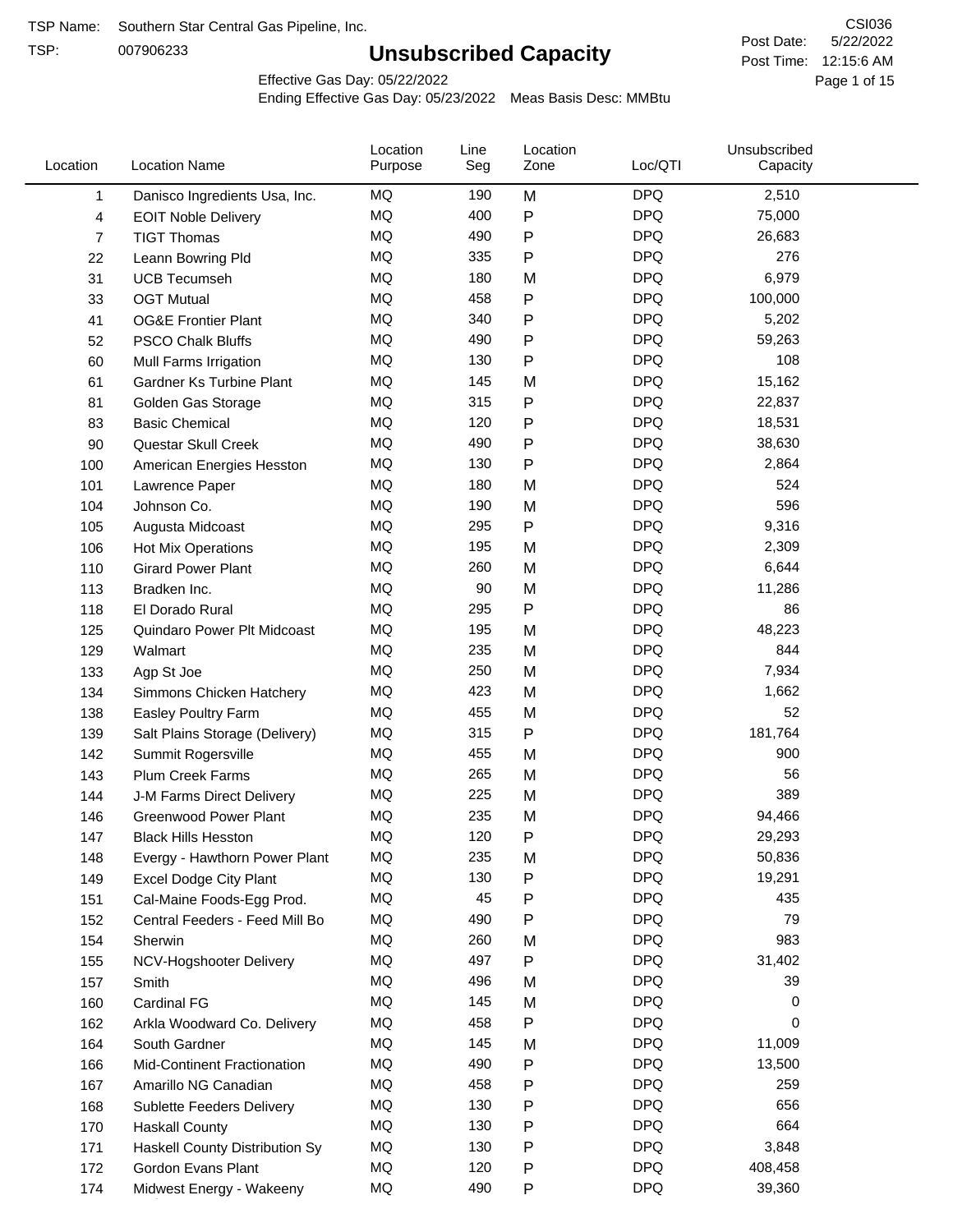TSP:

# **Unsubscribed Capacity**

5/22/2022 Page 2 of 15 Post Time: 12:15:6 AM CSI036 Post Date:

Effective Gas Day: 05/22/2022

| Location | <b>Location Name</b>                  | Location<br>Purpose | Line<br>Seg | Location<br>Zone | Loc/QTI    | Unsubscribed<br>Capacity |
|----------|---------------------------------------|---------------------|-------------|------------------|------------|--------------------------|
| 175      | <b>Industrial Park</b>                | <b>MQ</b>           | 455         | M                | <b>DPQ</b> | 18,613                   |
| 176      | Uc Flint Oaks Hunt Club               | MQ                  | 498         | M                | <b>DPQ</b> | 3                        |
| 178      | ONG-Enid                              | <b>MQ</b>           | 405         | ${\sf P}$        | <b>DPQ</b> | 6,050                    |
| 179      | <b>ONG-SW Oklahoma City</b>           | <b>MQ</b>           | 340         | $\mathsf{P}$     | <b>DPQ</b> | 33,833                   |
| 180      | <b>Superior Carney</b>                | <b>MQ</b>           | 390         | ${\sf P}$        | <b>DPQ</b> | 12,290                   |
| 181      | DCP NW Booster                        | <b>MQ</b>           | 390         | ${\sf P}$        | <b>DPQ</b> | 3,761                    |
| 183      | <b>DCP West Edmond</b>                | MQ                  | 400         | $\mathsf{P}$     | <b>DPQ</b> | 2,865                    |
| 184      | <b>Constellation NewEnergy -</b>      | MQ                  | 493         | M                | <b>DPQ</b> | 1,847                    |
| 185      | <b>Constellation NewEnergy -</b>      | <b>MQ</b>           | 333         | ${\sf P}$        | <b>DPQ</b> | 3,502                    |
| 186      | Dennis Langley                        | <b>MQ</b>           | 190         | M                | <b>DPQ</b> | 239                      |
| 189      | Dogwood Energy Power Plant            | <b>MQ</b>           | 235         | M                | <b>DPQ</b> | 118,246                  |
| 193      | <b>KGS Cessna Delivery</b>            | <b>MQ</b>           | 120         | $\sf P$          | <b>DPQ</b> | 5,410                    |
| 195      | <b>Black Hills Lyons</b>              | MQ                  | 45          | $\mathsf{P}$     | <b>DPQ</b> | 4,300                    |
| 197      | High Plains Ranch, LLC                | <b>MQ</b>           | 130         | ${\sf P}$        | <b>DPQ</b> | 1,180                    |
| 198      | West Drumright                        | <b>MQ</b>           | 390         | $\mathsf{P}$     | <b>DPQ</b> | 3,216                    |
| 202      | Evergy - West Gardner                 | <b>MQ</b>           | 145         | M                | <b>DPQ</b> | 96,401                   |
| 203      | <b>Black Hills- Southern Terminal</b> | <b>MQ</b>           | 333         | $\mathsf{P}$     | <b>DPQ</b> | 65                       |
| 204      | Welch                                 | <b>MQ</b>           | 225         | M                | <b>DPQ</b> | 290                      |
| 206      | Arma-Girard-Pittsburg                 | <b>MQ</b>           | 260         | M                | <b>DPQ</b> | 29,402                   |
| 207      | Cher-Scam-W. Min-Carona-              | MQ                  | 260         | M                | <b>DPQ</b> | 546                      |
| 208      | <b>KGST Alden Interconnect</b>        | MQ                  | 490         | ${\sf P}$        | <b>DPQ</b> | 25,000                   |
| 501      | Arkansas City                         | MQ                  | 333         | M                | <b>DPQ</b> | 16,895                   |
| 510      | Clearwater                            | <b>MQ</b>           | 120         | $\mathsf{P}$     | <b>DPQ</b> | 492                      |
| 512      | <b>Conway Springs</b>                 | <b>MQ</b>           | 120         | ${\sf P}$        | <b>DPQ</b> | 1,499                    |
| 525      | Harper                                | <b>MQ</b>           | 120         | $\mathsf{P}$     | <b>DPQ</b> | 7,336                    |
| 530      | Kiowa                                 | <b>MQ</b>           | 315         | $\mathsf{P}$     | <b>DPQ</b> | 1,217                    |
| 540      | Oxford                                | <b>MQ</b>           | 333         | $\mathsf{P}$     | <b>DPQ</b> | 6,335                    |
| 590      | Wellington                            | <b>MQ</b>           | 333         | ${\sf P}$        | <b>DPQ</b> | 14,713                   |
| 610      | <b>Ks Prd Domestics</b>               | MQ                  | 120         | ${\sf P}$        | <b>DPQ</b> | 82                       |
| 620      | Ok Prd Domestics                      | MQ                  | 400         | $\mathsf{P}$     | <b>DPQ</b> | 45                       |
| 710      | <b>Ks Mkt Domestics</b>               | MQ                  | 90          | M                | <b>DPQ</b> | 961                      |
| 720      | Ok Mkt Domestics                      | <b>MQ</b>           | 225         | M                | <b>DPQ</b> | 44                       |
| 730      | Mo Mkt Domestics                      | MQ                  | 455         | M                | <b>DPQ</b> | 8                        |
| 904      | Arnett                                | MQ                  | 458         | $\mathsf{P}$     | <b>DPQ</b> | 1,069                    |
| 912      | Capron                                | MQ                  | 315         | P                | <b>DPQ</b> | 110                      |
| 1103     | Olathe, KS                            | MQ                  | 190         | M                | <b>DPQ</b> | 92                       |
| 2008     | Barnsdall                             | MQ                  | 357         | P                | <b>DPQ</b> | 839                      |
| 2009     | <b>Bartlesville &amp; Dewey</b>       | MQ                  | 357         | P                | <b>DPQ</b> | 47,112                   |
| 2016     | Delaware                              | $\sf{MQ}$           | 497         | Ρ                | <b>DPQ</b> | 224                      |
| 2056     | Nowata                                | MQ                  | 497         | Ρ                | <b>DPQ</b> | 7,113                    |
| 2064     | Pawhuska                              | MQ                  | 334         | P                | <b>DPQ</b> | 7,755                    |
| 2101     | Vinita                                | MQ                  | 225         | M                | <b>DPQ</b> | 7,655                    |
| 3504     | Alden                                 | MQ                  | 490         | P                | <b>DPQ</b> | 185                      |
| 3508     | Barnard                               | MQ                  | 265         | M                | <b>DPQ</b> | 157                      |
| 3512     | Chase                                 | MQ                  | 45          | P                | <b>DPQ</b> | 340                      |
| 3520     | Ellsworth                             | MQ                  | 265         | M                | <b>DPQ</b> | 1,692                    |
| 3524     | Frederick                             | MQ                  | 265         | M                | <b>DPQ</b> | 60                       |
| 3528     | Geneseo                               | $\sf{MQ}$           | 265         | M                | <b>DPQ</b> | 712                      |
| 3544     | Kanopolis                             | $\sf{MQ}$           | 265         | M                | <b>DPQ</b> | 457                      |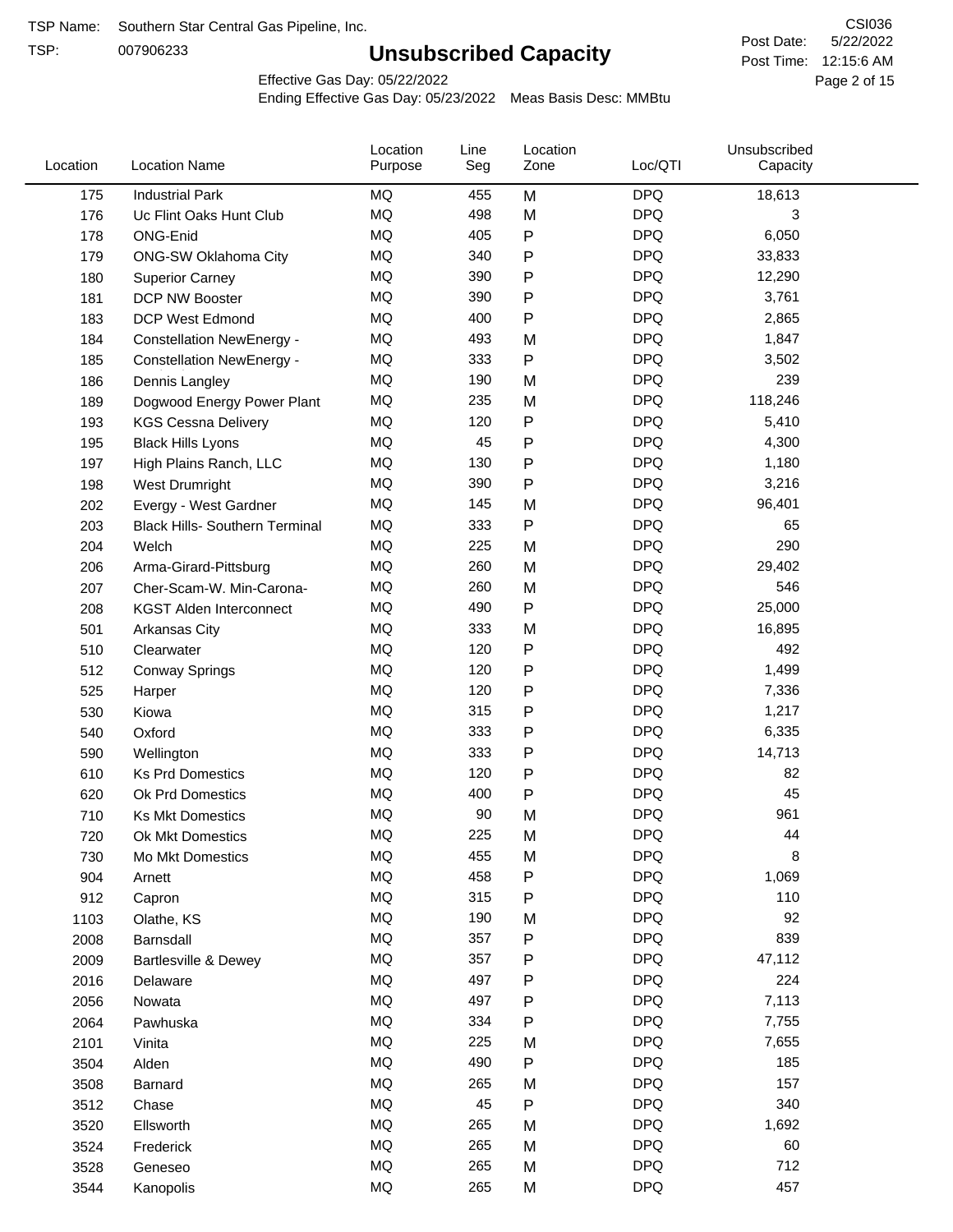TSP:

# **Unsubscribed Capacity**

5/22/2022 Page 3 of 15 Post Time: 12:15:6 AM CSI036 Post Date:

Unsubscribed

Effective Gas Day: 05/22/2022

Location

Ending Effective Gas Day: 05/23/2022 Meas Basis Desc: MMBtu

Line

Location

| Location | <b>Location Name</b>      | Purpose        | Seg | Zone         | Loc/QTI    | Capacity |  |
|----------|---------------------------|----------------|-----|--------------|------------|----------|--|
| 3548     | Lincoln                   | MQ             | 265 | M            | <b>DPQ</b> | 4,528    |  |
| 3551     | Lucas                     | <b>MQ</b>      | 265 | M            | <b>DPQ</b> | 711      |  |
| 3553     | Luray                     | <b>MQ</b>      | 265 | M            | <b>DPQ</b> | 77       |  |
| 3555     | Minneapolis               | <b>MQ</b>      | 265 | M            | <b>DPQ</b> | 1,424    |  |
| 3572     | Raymond                   | <b>MQ</b>      | 490 | P            | <b>DPQ</b> | 75       |  |
| 3576     | Sylvan Grove              | <b>MQ</b>      | 265 | M            | <b>DPQ</b> | 134      |  |
| 3588     | Vesper                    | <b>MQ</b>      | 265 | M            | <b>DPQ</b> | 42       |  |
| 3608     | Beloit                    | <b>MQ</b>      | 265 | M            | <b>DPQ</b> | 12,605   |  |
| 3610     | <b>Burr Oak</b>           | <b>MQ</b>      | 265 | M            | <b>DPQ</b> | 168      |  |
| 3612     | Cawker City               | <b>MQ</b>      | 265 | M            | <b>DPQ</b> | 625      |  |
| 3616     | Downs                     | <b>MQ</b>      | 265 | M            | <b>DPQ</b> | 382      |  |
| 3620     | Esbon                     | <b>MQ</b>      | 265 | M            | <b>DPQ</b> | 63       |  |
| 3624     | Formosa                   | <b>MQ</b>      | 265 | M            | <b>DPQ</b> | 120      |  |
| 3628     | Glen Elder                | <b>MQ</b>      | 265 | M            | <b>DPQ</b> | 125      |  |
| 3640     | Jewell                    | <b>MQ</b>      | 265 | M            | <b>DPQ</b> | 66       |  |
| 3648     | Lebanon                   | <b>MQ</b>      | 265 | M            | <b>DPQ</b> | 178      |  |
| 3652     | Mankato                   | <b>MQ</b>      | 265 | M            | <b>DPQ</b> | 1,807    |  |
| 3654     | Montrose                  | MQ             | 265 | M            | <b>DPQ</b> | 192      |  |
| 3660     | Osborne                   | <b>MQ</b>      | 265 | M            | <b>DPQ</b> | 4,776    |  |
| 3676     | Smith Center              | <b>MQ</b>      | 265 | M            | <b>DPQ</b> | 1,401    |  |
| 4812     | Carthage, Jasper, & Lamar | MQ             | 450 | M            | <b>DPQ</b> | 5,570    |  |
| 5002     | East Liberty Receipt      | M <sub>2</sub> | 260 | M            | <b>RPQ</b> | 42,602   |  |
| 6565     | Murray Gil Plant          | MQ             | 120 | $\mathsf{P}$ | <b>DPQ</b> | 166,038  |  |
| 6704     | Atlanta                   | <b>MQ</b>      | 333 | M            | <b>DPQ</b> | 107      |  |
| 6706     | Augusta & Leon            | <b>MQ</b>      | 295 | Ρ            | <b>DPQ</b> | 46,347   |  |
| 6712     | Benton                    | <b>MQ</b>      | 300 | M            | <b>DPQ</b> | 22       |  |
| 6714     | Burden                    | <b>MQ</b>      | 333 | M            | <b>DPQ</b> | 137      |  |
| 6716     | Cambridge                 | <b>MQ</b>      | 333 | M            | <b>DPQ</b> | 83       |  |
| 6720     | Dexter                    | <b>MQ</b>      | 333 | M            | <b>DPQ</b> | 128      |  |
| 6722     | Douglas                   | <b>MQ</b>      | 295 | P            | <b>DPQ</b> | 4,069    |  |
| 6724     | El Dorado                 | <b>MQ</b>      | 300 | M            | <b>DPQ</b> | 14,336   |  |
| 6764     | Potwin                    | <b>MQ</b>      | 300 | M            | <b>DPQ</b> | 125      |  |
| 6780     | Towanda                   | $\sf{MQ}$      | 300 | M            | <b>DPQ</b> | 6        |  |
| 6828     | Grenola                   | MQ             | 333 | M            | <b>DPQ</b> | 127      |  |
| 6852     | Madison                   | <b>MQ</b>      | 140 | M            | <b>DPQ</b> | 379      |  |
| 6860     | Olpe                      | <b>MQ</b>      | 140 | M            | <b>DPQ</b> | 129      |  |
| 7158     | <b>OFS Maysville</b>      | M <sub>2</sub> | 385 | P            | <b>RPQ</b> | 2,486    |  |
| 9012     | Circleville               | MQ             | 90  | M            | <b>DPQ</b> | 133      |  |
| 9020     | Everest                   | MQ             | 90  | M            | <b>DPQ</b> | 167      |  |
| 9024     | Fairview                  | <b>MQ</b>      | 90  | M            | <b>DPQ</b> | 171      |  |
| 9026     | <b>Falls City</b>         | MQ             | 90  | M            | <b>DPQ</b> | 12,490   |  |
| 9032     | Hamlin                    | MQ             | 90  | M            | <b>DPQ</b> | 50       |  |
| 9034     | Hiawatha                  | MQ             | 90  | M            | <b>DPQ</b> | 2,895    |  |
| 9036     | Holton                    | <b>MQ</b>      | 90  | M            | <b>DPQ</b> | 4,675    |  |
| 9038     | Horton                    | <b>MQ</b>      | 90  | M            | <b>DPQ</b> | 1,821    |  |
| 9040     | Huron                     | MQ             | 90  | M            | <b>DPQ</b> | 30       |  |
| 9042     | Highland & Robinson       | MQ             | 90  | M            | <b>DPQ</b> | 844      |  |
| 9052     | Morrill                   | $\sf{MQ}$      | 90  | M            | <b>DPQ</b> | 228      |  |
| 9054     | Muscotah                  | $\sf{MQ}$      | 90  | M            | <b>DPQ</b> | 612      |  |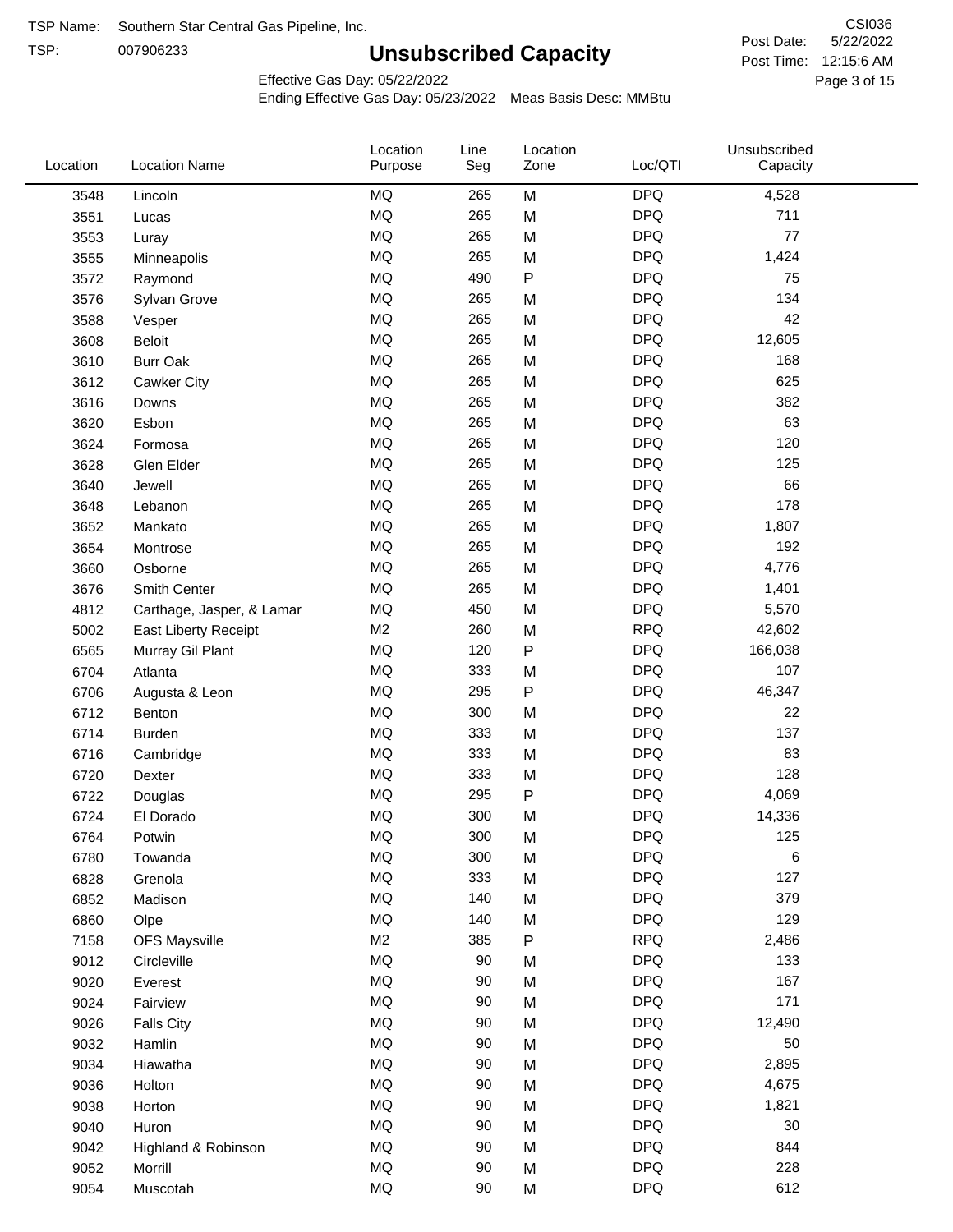TSP:

# **Unsubscribed Capacity**

5/22/2022 Page 4 of 15 Post Time: 12:15:6 AM CSI036 Post Date:

Effective Gas Day: 05/22/2022

| Location | <b>Location Name</b>            | Location<br>Purpose | Line<br>Seg | Location<br>Zone | Loc/QTI    | Unsubscribed<br>Capacity |  |
|----------|---------------------------------|---------------------|-------------|------------------|------------|--------------------------|--|
| 9057     | Netawaka                        | MQ                  | 90          | M                | <b>DPQ</b> | 48                       |  |
| 9059     | Nortonville & Winchester        | MQ                  | 180         | M                | <b>DPQ</b> | 12                       |  |
| 9064     | Oskaloosa                       | MQ                  | 180         | M                | <b>DPQ</b> | 177                      |  |
| 9066     | Ozawkie                         | <b>MQ</b>           | 180         | M                | <b>DPQ</b> | 231                      |  |
| 9075     | Reserve                         | MQ                  | 90          | M                | <b>DPQ</b> | 72                       |  |
| 9079     | Sabetha                         | MQ                  | 90          | M                | <b>DPQ</b> | 11,276                   |  |
| 9091     | <b>Valley Falls</b>             | MQ                  | 180         | M                | <b>DPQ</b> | 1,271                    |  |
| 9093     | Wathena, Elwood & Troy          | MQ                  | 250         | M                | <b>DPQ</b> | 6,996                    |  |
| 9095     | Whiting                         | MQ                  | 90          | M                | <b>DPQ</b> | 40                       |  |
| 9097     | Willis                          | <b>MQ</b>           | 90          | M                | <b>DPQ</b> | 208                      |  |
| 9657     | South Glavin, KS TB             | <b>MQ</b>           | 145         | M                | <b>DPQ</b> | 36,000                   |  |
| 9835     | Hutchinson                      | <b>MQ</b>           | 490         | P                | <b>DPQ</b> | 279                      |  |
| 10731    | Chelin Pld                      | M <sub>2</sub>      | 315         | $\mathsf{P}$     | <b>RPQ</b> | 12,086                   |  |
| 10847    | Olathe, KS East TB              | <b>MQ</b>           | 145         | M                | <b>DPQ</b> | 1,000                    |  |
| 10997    | EGT Jane - Receipt              | M <sub>2</sub>      | 423         | M                | <b>RPQ</b> | 146,982                  |  |
| 11138    | Anr Brown Emergency             | M <sub>2</sub>      | 90          | M                | <b>RPQ</b> | 23,860                   |  |
| 11377    | Transwestern Canadian - Rec.    | M <sub>2</sub>      | 458         | P                | <b>RPQ</b> | 56,705                   |  |
| 11435    | <b>OkTex Marsh Interconnect</b> | M <sub>2</sub>      | 458         | P                | <b>RPQ</b> | 47,447                   |  |
| 11704    | Alba-Purcell-Neck City          | MQ                  | 450         | M                | <b>DPQ</b> | 77                       |  |
| 11709    | Carl Junction                   | <b>MQ</b>           | 260         | M                | <b>DPQ</b> | 3,766                    |  |
| 11712    | Carterville                     | MQ                  | 450         | M                | <b>DPQ</b> | 6,134                    |  |
| 11716    | Duenweg                         | <b>MQ</b>           | 450         | M                | <b>DPQ</b> | 1,984                    |  |
| 11740    | Joplin-Galloway                 | <b>MQ</b>           | 450         | M                | <b>DPQ</b> | 44,900                   |  |
| 11772    | <b>Reddings Mill</b>            | <b>MQ</b>           | 225         | M                | <b>DPQ</b> | 370                      |  |
| 11776    | Saginaw                         | <b>MQ</b>           | 450         | M                | <b>DPQ</b> | 82                       |  |
| 11778    | Smithfield                      | MQ                  | 260         | M                | <b>DPQ</b> | 50                       |  |
| 11779    | <b>Stones Corner</b>            | <b>MQ</b>           | 450         | M                | <b>DPQ</b> | 67                       |  |
| 11792    | Webb City                       | <b>MQ</b>           | 450         | M                | <b>DPQ</b> | 3,052                    |  |
| 12723    | DCP - Kingfisher                | M <sub>2</sub>      | 400         | P                | <b>RPQ</b> | 12,876                   |  |
| 12782    | Herndon Pld                     | M <sub>2</sub>      | 333         | M                | <b>RPQ</b> | 2,822                    |  |
| 13011    | <b>OGT Mutual</b>               | M <sub>2</sub>      | 458         | P                | <b>RPQ</b> | 102,797                  |  |
| 13144    | Own Resources - Waverly         | M <sub>2</sub>      | 490         | P                | <b>RPQ</b> | 29,475                   |  |
| 13194    | <b>Superior Carney Plant</b>    | M <sub>2</sub>      | 390         | P                | <b>RPQ</b> | 36,616                   |  |
| 13565    | St. Francis                     | M <sub>2</sub>      | 490         | P                | <b>RPQ</b> | 17,798                   |  |
| 13604    | Olathe, KS Naval Base TB        | MQ                  | 190         | M                | <b>DPQ</b> | 4,000                    |  |
| 13644    | Kansas City, Kansas             | MQ                  | 115         | M                | <b>DPQ</b> | 170,108                  |  |
| 13735    | State Line Pld                  | M <sub>2</sub>      | 490         | P                | <b>RPQ</b> | 15,750                   |  |
| 13745    | Kansas City, MO                 | MQ                  | 195         | M                | <b>DPQ</b> | 165,756                  |  |
| 13746    | Grain Valley & Lake Lotawana    | MQ                  | 235         | M                | <b>DPQ</b> | 223,050                  |  |
| 13747    | Kentucky Avenue                 | MQ                  | 235         | M                | <b>DPQ</b> | 60,000                   |  |
| 13748    | 47th & 71st & Stateline         | MQ                  | 115         | M                | <b>DPQ</b> | 267,453                  |  |
| 13906    | Bonny Reservoir Pld             | M <sub>2</sub>      | 490         | P                | <b>RPQ</b> | 44,606                   |  |
| 14027    | Mullendore Pld                  | M <sub>2</sub>      | 335         | P                | <b>RPQ</b> | 6,646                    |  |
| 14155    | Chase County Pld                | M <sub>2</sub>      | 140         | M                | <b>RPQ</b> | 3,841                    |  |
| 14377    | DCP Mustang Plt                 | M <sub>2</sub>      | 340         | P                | <b>RPQ</b> | 11,744                   |  |
| 14391    | <b>REP - North Williams</b>     | M <sub>2</sub>      | 495         | M                | <b>RPQ</b> | 32,434                   |  |
| 14513    | Cimarron Pipeline               | M <sub>2</sub>      | 315         | P                | <b>RPQ</b> | 9,761                    |  |
| 14872    | Own Resources - Wray            | M <sub>2</sub>      | 490         | P                | <b>RPQ</b> | 16,513                   |  |
| 14965    | CIG Riner                       | M <sub>2</sub>      | 490         | P                | <b>RPQ</b> | 51,538                   |  |
|          |                                 |                     |             |                  |            |                          |  |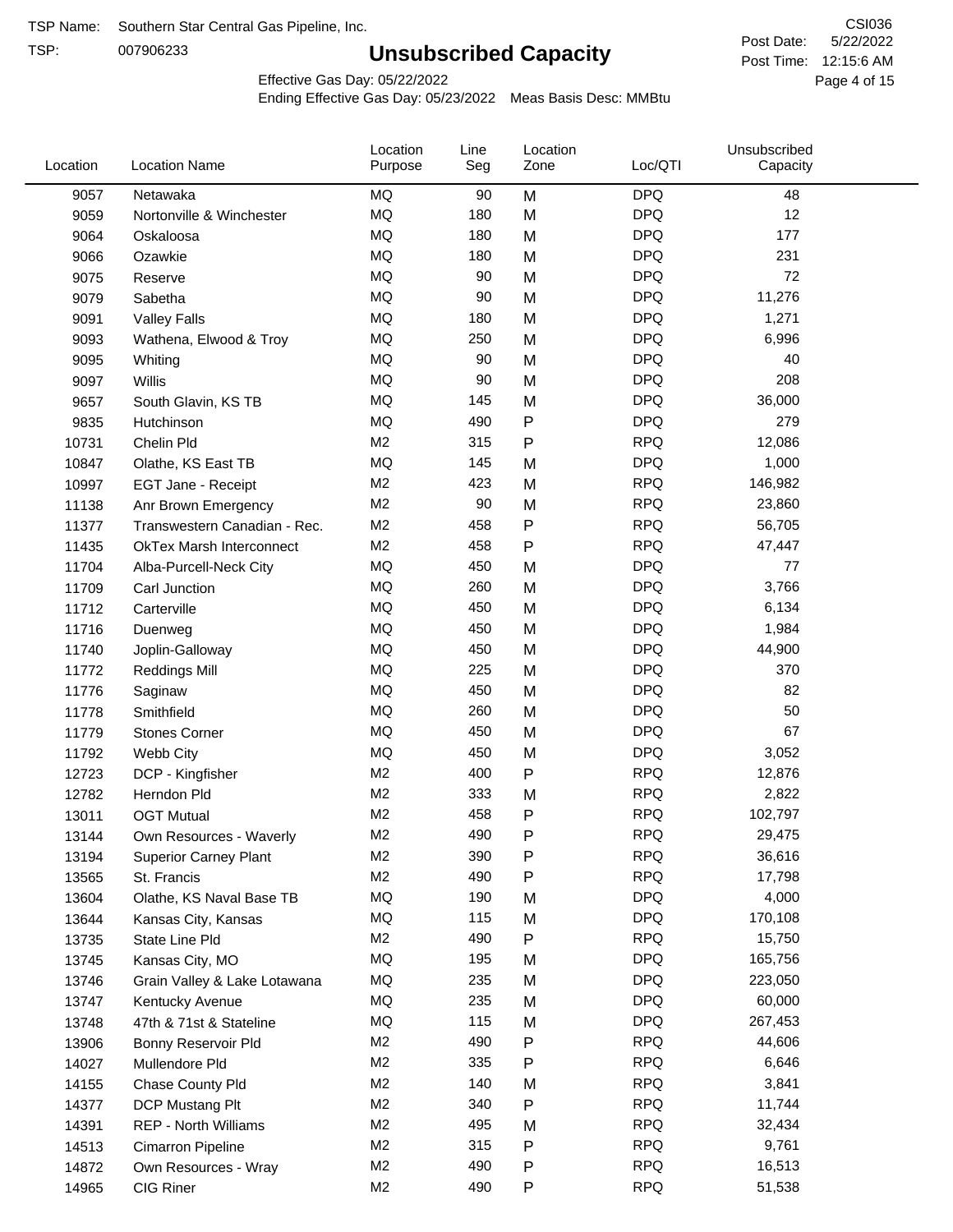TSP:

# **Unsubscribed Capacity**

5/22/2022 Page 5 of 15 Post Time: 12:15:6 AM CSI036 Post Date:

Effective Gas Day: 05/22/2022

| Location | <b>Location Name</b>               | Location<br>Purpose | Line<br>Seg | Location<br>Zone | Loc/QTI    | Unsubscribed<br>Capacity |  |
|----------|------------------------------------|---------------------|-------------|------------------|------------|--------------------------|--|
| 14971    | <b>KGST Ark River</b>              | M <sub>2</sub>      | 130         | P                | <b>RPQ</b> | 56,934                   |  |
| 15011    | <b>EOIT Noble</b>                  | M <sub>2</sub>      | 400         | P                | <b>RPQ</b> | 46,050                   |  |
| 15012    | Cleveland Mo                       | <b>MQ</b>           | 235         | M                | <b>DPQ</b> | 26                       |  |
| 15020    | East Lynne & Garden City           | <b>MQ</b>           | 235         | M                | <b>DPQ</b> | 830                      |  |
| 15024    | Freeman                            | <b>MQ</b>           | 235         | M                | <b>DPQ</b> | 76                       |  |
| 15032    | Holden                             | <b>MQ</b>           | 235         | M                | <b>DPQ</b> | 4,017                    |  |
| 15044    | Kingsville                         | <b>MQ</b>           | 235         | M                | <b>DPQ</b> | 41                       |  |
| 15050    | Lone Jack                          | <b>MQ</b>           | 235         | M                | <b>DPQ</b> | 288                      |  |
| 15064    | Peculiar                           | <b>MQ</b>           | 235         | M                | <b>DPQ</b> | 2,265                    |  |
| 15066    | Pleasant Hill                      | <b>MQ</b>           | 235         | M                | <b>DPQ</b> | 4,776                    |  |
| 15117    | Hulah                              | M <sub>2</sub>      | 335         | P                | <b>RPQ</b> | 2,730                    |  |
| 15142    | <b>EOIT McClain</b>                | M <sub>2</sub>      | 385         | P                | <b>RPQ</b> | 91,338                   |  |
| 15216    | Dearborn MO                        | MQ                  | 250         | M                | <b>DPQ</b> | 1,372                    |  |
| 15223    | Nimrod                             | M <sub>2</sub>      | 340         | P                | <b>RPQ</b> | 23,446                   |  |
| 15236    | Questar Skull Creek                | M <sub>2</sub>      | 490         | P                | <b>RPQ</b> | 48,874                   |  |
| 15253    | DCP - Cimarron Plant               | M <sub>2</sub>      | 458         | P                | <b>RPQ</b> | 117,425                  |  |
| 15256    | New Market & Trimble               | <b>MQ</b>           | 250         | M                | <b>DPQ</b> | 92                       |  |
| 15266    | <b>CIG Floris</b>                  | M <sub>2</sub>      | 315         | P                | <b>RPQ</b> | 81,012                   |  |
| 15300    | <b>OFS Stateline</b>               | M <sub>2</sub>      | 458         | P                | <b>RPQ</b> | 48,284                   |  |
| 15343    | St. Francis Pld                    | M <sub>2</sub>      | 490         | P                | <b>RPQ</b> | 13,960                   |  |
| 15405    | Golden Gas Pld                     | M <sub>2</sub>      | 315         | P                | <b>RPQ</b> | 25,274                   |  |
| 15430    | Velma Gas Plant                    | M <sub>2</sub>      | 385         | P                | <b>RPQ</b> | 53,846                   |  |
| 15433    | Scout - Satanta                    | M <sub>2</sub>      | 130         | P                | <b>RPQ</b> | 185,442                  |  |
| 15857    | DCP - Sholem                       | M <sub>2</sub>      | 385         | P                | <b>RPQ</b> | 2,182                    |  |
| 15907    | Cowley Gas Systems, LLC            | M <sub>2</sub>      | 333         | M                | <b>RPQ</b> | 3,084                    |  |
| 16013    | South Olathe TB                    | MQ                  | 145         | M                | <b>DPQ</b> | 24,000                   |  |
| 16289    | Scout - Jayhawk                    | M <sub>2</sub>      | 130         | P                | <b>RPQ</b> | 122,886                  |  |
| 16294    | Wamsutter - Echo Springs           | M <sub>2</sub>      | 490         | P                | <b>RPQ</b> | 223,278                  |  |
| 16376    | Salt Plains Storage                | M <sub>2</sub>      | 315         | P                | <b>RPQ</b> | 225,257                  |  |
| 16453    | <b>ETC Texas Pipeline Beaver</b>   | M <sub>2</sub>      | 315         | P                | <b>RPQ</b> | 86,510                   |  |
| 16478    | Envirotek Fuel Systems Inc         | M <sub>2</sub>      | 497         | P                | <b>RPQ</b> | 4,818                    |  |
| 16508    | Blue Jacket                        | <b>MQ</b>           | 225         | M                | <b>DPQ</b> | 81                       |  |
| 16516    | Commerce                           | MQ                  | 225         | M                | <b>DPQ</b> | 6,869                    |  |
| 16532    | Hockerville                        | <b>MQ</b>           | 225         | M                | <b>DPQ</b> | 219                      |  |
| 16534    | Quapaw                             | M <sub>2</sub>      | 225         | M                | <b>RPQ</b> | 29,362                   |  |
| 16552    | Miami                              | MQ                  | 225         | M                | <b>DPQ</b> | 28,664                   |  |
| 16562    | Republican                         | M <sub>2</sub>      | 490         | Ρ                | <b>RPQ</b> | 108,219                  |  |
| 16568    | Quapaw                             | MQ                  | 225         | M                | <b>DPQ</b> | 342                      |  |
| 16582    | EnergyVest - W Lenapah             | M <sub>2</sub>      | 225         | M                | <b>RPQ</b> | 17,625                   |  |
| 16583    | Cranor Tap                         | M <sub>2</sub>      | 497         | P                | <b>RPQ</b> | 6,060                    |  |
| 16584    | Oneok Westex Hemphill              | M2                  | 458         | Ρ                | <b>RPQ</b> | 39,428                   |  |
| 16592    | <b>TIGT Sugar Creek</b>            | M <sub>2</sub>      | 235         | M                | <b>RPQ</b> | 15,186                   |  |
| 16593    | <b>TIGT Glavin</b>                 | M <sub>2</sub>      | 190         | M                | <b>RPQ</b> | 113,678                  |  |
| 16604    | Osage Hills                        | M <sub>2</sub>      | 357         | Ρ                | <b>RPQ</b> | 10,303                   |  |
| 16620    | <b>ETC Texas Pipeline Canadian</b> | M <sub>2</sub>      | 458         | P                | <b>RPQ</b> | 39,194                   |  |
| 16621    | <b>ETC Texas Pipeline Hemphill</b> | M <sub>2</sub>      | 458         | Ρ                | <b>RPQ</b> | 61,340                   |  |
| 16667    | ECQ Pipeline - Powell              | M <sub>2</sub>      | 117         | M                | <b>RPQ</b> | 13,610                   |  |
| 16679    | Fox Plant                          | M <sub>2</sub>      | 385         | Ρ                | <b>RPQ</b> | 5,174                    |  |
| 16746    | Roxanna                            | M <sub>2</sub>      | 495         | M                | <b>RPQ</b> | 4,505                    |  |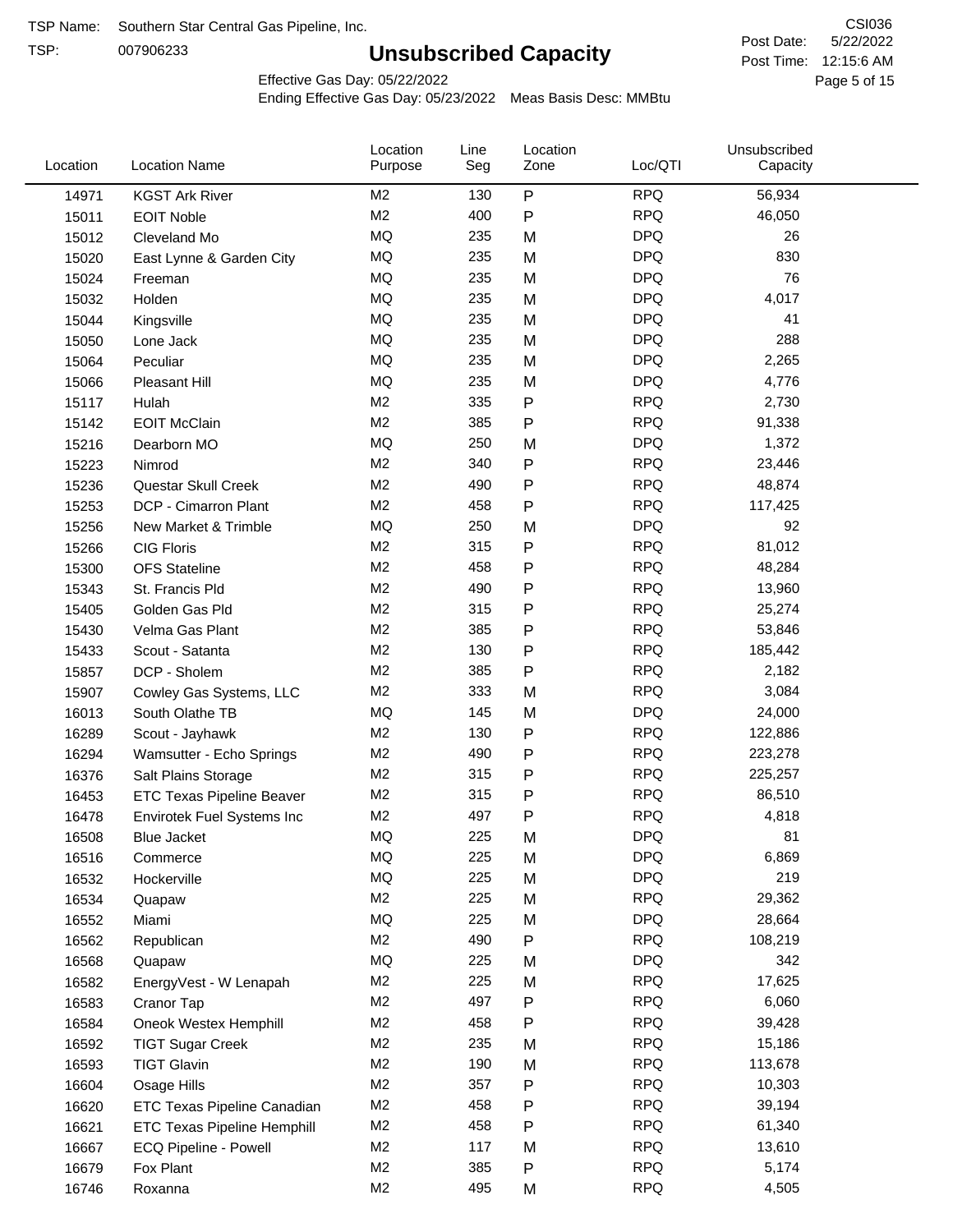TSP:

# **Unsubscribed Capacity**

5/22/2022 Page 6 of 15 Post Time: 12:15:6 AM CSI036 Post Date:

Effective Gas Day: 05/22/2022

| Location | <b>Location Name</b>             | Location<br>Purpose | Line<br>Seg | Location<br>Zone | Loc/QTI    | Unsubscribed<br>Capacity |  |
|----------|----------------------------------|---------------------|-------------|------------------|------------|--------------------------|--|
| 16747    | RedBud-Thayer Tap                | M2                  | 495         | M                | <b>RPQ</b> | 4,872                    |  |
| 16750    | Dilworth Rms                     | M2                  | 333         | P                | <b>RPQ</b> | 5,334                    |  |
| 16757    | River Rock - Fireside            | M <sub>2</sub>      | 495         | M                | <b>RPQ</b> | 66,400                   |  |
| 16774    | River Rock - E Lenapah           | M <sub>2</sub>      | 225         | M                | <b>RPQ</b> | 17,605                   |  |
| 16794    | <b>NNG Kiowa</b>                 | M <sub>2</sub>      | 130         | P                | <b>RPQ</b> | 73,872                   |  |
| 16798    | <b>Endeavor Energy Resources</b> | M <sub>2</sub>      | 225         | M                | <b>RPQ</b> | 9,982                    |  |
| 16802    | Sunwest                          | M2                  | 117         | M                | <b>RPQ</b> | 6,183                    |  |
| 16806    | Bluco- East Wann                 | M <sub>2</sub>      | 225         | M                | <b>RPQ</b> | 8,850                    |  |
| 16807    | Bitter Creek Eckley Pld-Yuma     | M <sub>2</sub>      | 490         | P                | <b>RPQ</b> | 35,096                   |  |
| 16812    | <b>RiverGas</b>                  | M <sub>2</sub>      | 95          | M                | <b>RPQ</b> | 5,590                    |  |
| 16813    | Cheyenne Plains - Sand Dune      | M <sub>2</sub>      | 130         | P                | <b>RPQ</b> | 395,434                  |  |
| 16817    | <b>Midwest Energy</b>            | M2                  | 495         | M                | <b>RPQ</b> | 7,179                    |  |
| 16819    | River Rock- Keeton               | M <sub>2</sub>      | 225         | M                | <b>RPQ</b> | 9,535                    |  |
| 16820    | Superior - Hemphill              | M <sub>2</sub>      | 458         | Ρ                | <b>RPQ</b> | 50,052                   |  |
| 16821    | Yuma West                        | M <sub>2</sub>      | 490         | P                | <b>RPQ</b> | 15,688                   |  |
| 16822    | Jayhawk PLD                      | M <sub>2</sub>      | 95          | M                | <b>RPQ</b> | 4,292                    |  |
| 16824    | Coon Creek                       | M2                  | 497         | P                | <b>RPQ</b> | 8,858                    |  |
| 16835    | Shiloh                           | M2                  | 495         | M                | <b>RPQ</b> | 8,573                    |  |
| 16836    | Evergy - South Harper            | MQ                  | 235         | M                | <b>DPQ</b> | 86,400                   |  |
| 16837    | <b>EKAE Ethanol Plant</b>        | MQ                  | 496         | M                | <b>DPQ</b> | 1,397                    |  |
| 16840    | Nearman Creek Power Plant        | MQ                  | 195         | M                | <b>DPQ</b> | 28,800                   |  |
| 16844    | <b>Montgomery County</b>         | M2                  | 260         | M                | <b>RPQ</b> | 8,000                    |  |
| 16848    | Colt-Liberty                     | M <sub>2</sub>      | 260         | M                | <b>RPQ</b> | 4,000                    |  |
| 16849    | City of Mulvane Power Plant      | <b>MQ</b>           | 120         | P                | <b>DPQ</b> | 2,880                    |  |
| 16850    | Escalera - Cow Creek             | M <sub>2</sub>      | 490         | P                | <b>RPQ</b> | 66,094                   |  |
| 16852    | Southeastern KS P/L Wilson       | M2                  | 495         | M                | <b>RPQ</b> | 60,000                   |  |
| 16857    | Superior - Cashion               | M2                  | 400         | P                | <b>RPQ</b> | 10,482                   |  |
| 16862    | Superior - Perkins               | M2                  | 390         | P                | <b>RPQ</b> | 21,660                   |  |
| 16865    | RedBud-Mound Valley              | M2                  | 260         | M                | <b>RPQ</b> | 8,000                    |  |
| 16871    | <b>TIGT Grant</b>                | M <sub>2</sub>      | 130         | Ρ                | <b>RPQ</b> | 50,000                   |  |
| 16872    | River Rock - Jayhawk             | M <sub>2</sub>      | 495         | M                | <b>RPQ</b> | 57,579                   |  |
| 16873    | Layne Energy Sycamore            | M <sub>2</sub>      | 495         | M                | <b>RPQ</b> | 15,000                   |  |
| 16875    | Crenshaw Road                    | MQ                  | 455         | M                | <b>DPQ</b> | 33,611                   |  |
| 16877    | Acme Energy Services, Inc.       | M <sub>2</sub>      | 260         | M                | <b>RPQ</b> | 8,000                    |  |
| 16880    | Cottonwood                       | M <sub>2</sub>      | 235         | M                | <b>RPQ</b> | 1,000                    |  |
| 16883    | Cherryvale Boorigie PLd          | M <sub>2</sub>      | 495         | M                | <b>RPQ</b> | 34,135                   |  |
| 16884    | <b>Keystone Delivery</b>         | MQ                  | 390         | P                | <b>DPQ</b> | 6,067                    |  |
| 16890    | ADM/Deerfield                    | MQ                  | 95          | M                | <b>DPQ</b> | 6,078                    |  |
| 16891    | <b>KP Liberty</b>                | M <sub>2</sub>      | 260         | M                | <b>RPQ</b> | 8,300                    |  |
| 16897    | REP - South Williams             | M <sub>2</sub>      | 117         | M                | <b>RPQ</b> | 30,198                   |  |
| 16905    | NEOK Production Company,         | M <sub>2</sub>      | 225         | M                | <b>RPQ</b> | 7,970                    |  |
| 16908    | River Rock - Ft. Scott           | M <sub>2</sub>      | 495         | M                | <b>RPQ</b> | 54,600                   |  |
| 16911    | Evergy - Lake Road               | MQ                  | 250         | M                | <b>DPQ</b> | 34,400                   |  |
| 16912    | Targa - Waynoka                  | M <sub>2</sub>      | 315         | P                | <b>RPQ</b> | 157,111                  |  |
| 16916    | Kansas Ethanol, LLC              | MQ                  | 490         | P                | <b>DPQ</b> | 3,500                    |  |
| 16917    | Downstream Casino                | MQ                  | 225         | M                | <b>DPQ</b> | 1,510                    |  |
| 16918    | Show Me Ethanol                  | MQ                  | 425         | M                | <b>DPQ</b> | 6,623                    |  |
| 16922    | <b>Timberline Energy</b>         | M <sub>2</sub>      | 340         | P                | <b>RPQ</b> | 6,846                    |  |
| 16923    | <b>Mid-Continent Market</b>      | MQ                  | 120         | P                | <b>DPQ</b> | 30,000                   |  |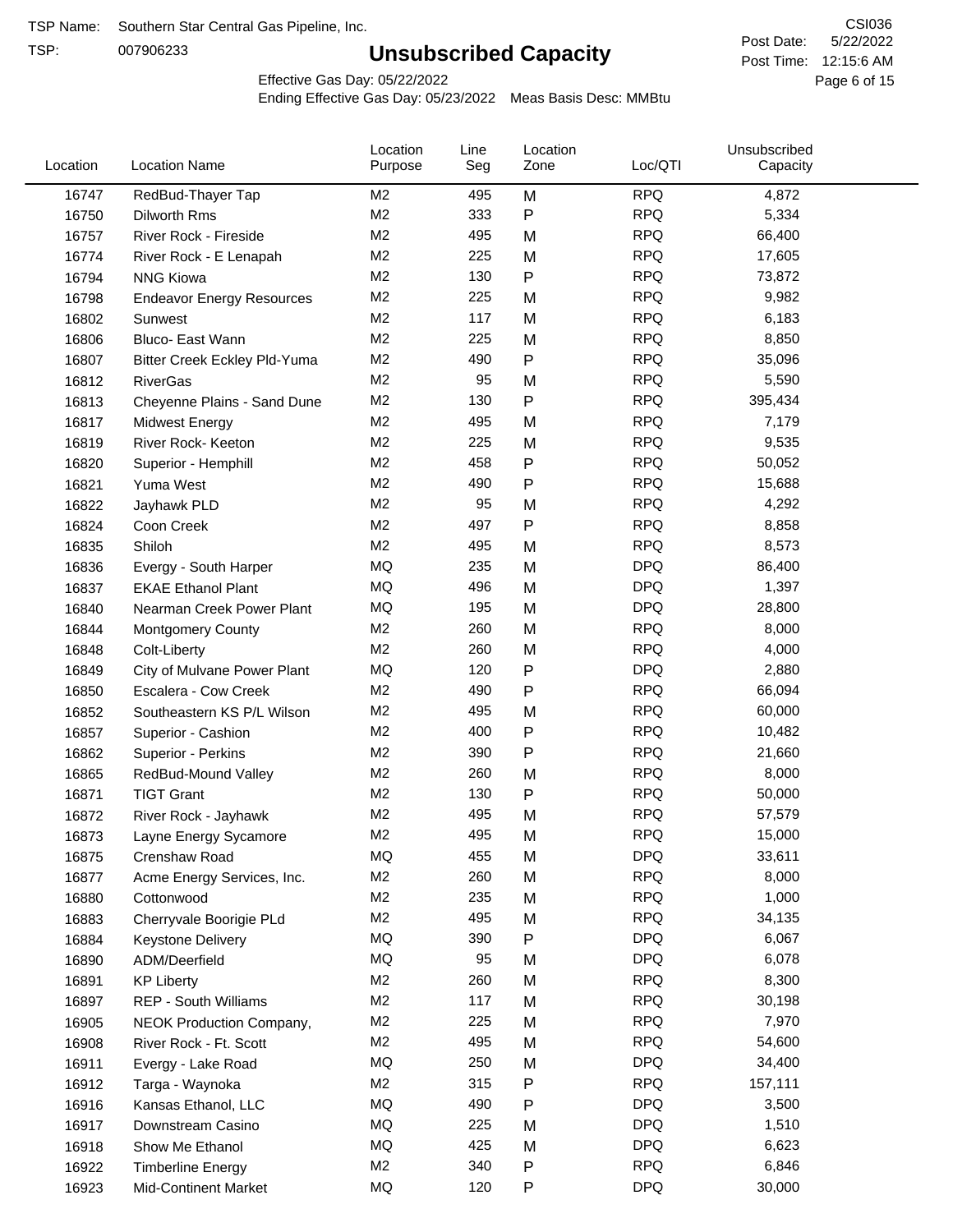TSP:

# **Unsubscribed Capacity**

5/22/2022 Page 7 of 15 Post Time: 12:15:6 AM CSI036 Post Date:

Effective Gas Day: 05/22/2022

| Location | <b>Location Name</b>                     | Location<br>Purpose | Line<br>Seg | Location<br>Zone | Loc/QTI    | Unsubscribed<br>Capacity |  |
|----------|------------------------------------------|---------------------|-------------|------------------|------------|--------------------------|--|
| 16931    | Midwest Energy - Goodman                 | MQ                  | 490         | $\mathsf{P}$     | <b>DPQ</b> | 8,000                    |  |
| 16933    | Westar Emporia Energy                    | MQ                  | 140         | M                | <b>DPQ</b> | 106,202                  |  |
| 16935    | River Rock - Graybill                    | M <sub>2</sub>      | 260         | M                | <b>RPQ</b> | 23,168                   |  |
| 16941    | REP - Independence CDP                   | M <sub>2</sub>      | 117         | M                | <b>RPQ</b> | 29,270                   |  |
| 16942    | <b>Big Timber</b>                        | M <sub>2</sub>      | 490         | P                | <b>RPQ</b> | 49,356                   |  |
| 16945    | <b>ETC Texas Pipeline Antelope</b>       | M <sub>2</sub>      | 458         | P                | <b>RPQ</b> | 110,000                  |  |
| 16949    | Summit Branson                           | <b>MQ</b>           | 455         | M                | <b>DPQ</b> | 62,208                   |  |
| 16952    | <b>Overland Park</b>                     | MQ                  | 115         | M                | <b>DPQ</b> | 77,485                   |  |
| 16953    | Merriam                                  | MQ                  | 115         | M                | <b>DPQ</b> | 123,624                  |  |
| 16955    | Mustang Gas Products, LLC                | M <sub>2</sub>      | 405         | P                | <b>RPQ</b> | 25,550                   |  |
| 16956    | Superior - Ford                          | M <sub>2</sub>      | 130         | $\mathsf{P}$     | <b>RPQ</b> | 17,375                   |  |
| 16962    | Summit Sedalia                           | MQ                  | 235         | M                | <b>DPQ</b> | 0                        |  |
| 16967    | Noble Energy - Lilli                     | M <sub>2</sub>      | 490         | P                | <b>RPQ</b> | 40,863                   |  |
| 16972    | <b>ONG Norman</b>                        | <b>MQ</b>           | 385         | Ρ                | <b>DPQ</b> | 40                       |  |
| 16975    | Superior - Spring Creek                  | M <sub>2</sub>      | 315         | Ρ                | <b>RPQ</b> | 7,680                    |  |
| 16976    | <b>Bettis Asphalt &amp; Construction</b> | $\sf{MQ}$           | 180         | M                | <b>DPQ</b> | 3,216                    |  |
| 16977    | <b>KGS Kansas Star Casino</b>            | MQ                  | 333         | Ρ                | <b>DPQ</b> | 144                      |  |
| 16980    | <b>Black Hills Colwich</b>               | MQ                  | 120         | Ρ                | <b>DPQ</b> | 9,995                    |  |
| 16981    | Superior - Bellmon                       | M <sub>2</sub>      | 380         | Ρ                | <b>RPQ</b> | 63,800                   |  |
| 16983    | DCP Midstream - Ellis                    | MQ                  | 458         | Ρ                | <b>DPQ</b> | 6,702                    |  |
| 16988    | Atmos Energy - W. Lawrence               | MQ                  | 180         | M                | <b>DPQ</b> | 127                      |  |
| 16991    | Williams Midstream North Alva            | MQ                  | 315         | Ρ                | <b>DPQ</b> | 1,992                    |  |
| 16992    | <b>ONG Ottawa</b>                        | MQ                  | 225         | M                | <b>DPQ</b> | 0                        |  |
| 16993    | Farmer's Gas                             | MQ                  | 130         | Ρ                | <b>DPQ</b> | 9,000                    |  |
| 16996    | Scout Sublette Delivery                  | MQ                  | 130         | Ρ                | <b>DPQ</b> | 100                      |  |
| 16997    | Devon Energy Medford Station             | M <sub>2</sub>      | 315         | Ρ                | <b>RPQ</b> | 30,000                   |  |
| 16998    | Cheyenne Light, Fuel and                 | MQ                  | 490         | Ρ                | <b>DPQ</b> | 90,800                   |  |
| 16999    | ETC - Crescent                           | M <sub>2</sub>      | 400         | Ρ                | <b>RPQ</b> | 35,000                   |  |
| 17000    | Bourbon County, KS -                     | MQ                  | 95          | M                | <b>DPQ</b> | 1                        |  |
| 17003    | Sunflower Electric Rubart                | MQ                  | 130         | P                | <b>DPQ</b> | 48,808                   |  |
| 17004    | <b>NGPL Beaver</b>                       | MQ                  | 315         | Ρ                | <b>DPQ</b> | 175,000                  |  |
| 17005    | ETC - Rose Valley (Delivery)             | MQ                  | 315         | P                | <b>DPQ</b> | 5,000                    |  |
| 17006    | ETC - Rose Valley                        | M <sub>2</sub>      | 315         | Ρ                | <b>RPQ</b> | 195,226                  |  |
| 17008    | OMPA Lamb                                | MQ                  | 335         | P                | <b>DPQ</b> | 51,383                   |  |
| 17009    | <b>Grasslands Energy Centennial</b>      | M <sub>2</sub>      | 490         | Ρ                | <b>RPQ</b> | 25,000                   |  |
| 17010    | Noble Keota Receipt                      | M <sub>2</sub>      | 490         | Ρ                | <b>RPQ</b> | 52,200                   |  |
| 17011    | Noble Keota Delivery                     | MQ                  | 490         | Ρ                | <b>DPQ</b> | 52,200                   |  |
| 17013    | Enlink - Battle Ridge                    | M <sub>2</sub>      | 390         | Ρ                | <b>RPQ</b> | 31,824                   |  |
| 17021    | <b>TIGT Yuma</b>                         | M <sub>2</sub>      | 490         | P                | <b>RPQ</b> | 24,562                   |  |
| 17033    | Kickapoo Nation School                   | MQ                  | 90          | M                | <b>DPQ</b> | 300                      |  |
| 17034    | ENVIA Energy Oklahoma City,              | MQ                  | 400         | P                | <b>DPQ</b> | 3,888                    |  |
| 17035    | Ameren Columbia                          | MQ                  | 235         | M                | <b>DPQ</b> | 35,512                   |  |
| 17036    | <b>Coffeyville Resources</b>             | MQ                  | 260         | M                | <b>DPQ</b> | 39,992                   |  |
| 17050    | Atmos - Forest View                      | MQ                  | 190         | M                | <b>DPQ</b> | 4,058                    |  |
| 17052    | ONG NW Oklahoma City                     | MQ                  | 340         | Ρ                | <b>DPQ</b> | 39,000                   |  |
| 17054    | <b>ONG Guthrie</b>                       | MQ                  | 400         | Ρ                | <b>DPQ</b> | 4,799                    |  |
| 17055    | ETC Texas Pipeline Nash                  | MQ                  | 458         | Ρ                | <b>DPQ</b> | 1,500                    |  |
| 17056    | Blue Mountain - Chisholm Trail           | M <sub>2</sub>      | 340         | P                | <b>RPQ</b> | 72,000                   |  |
| 17057    | City of Tonkawa                          | MQ                  | 380         | P                | <b>DPQ</b> | 3,000                    |  |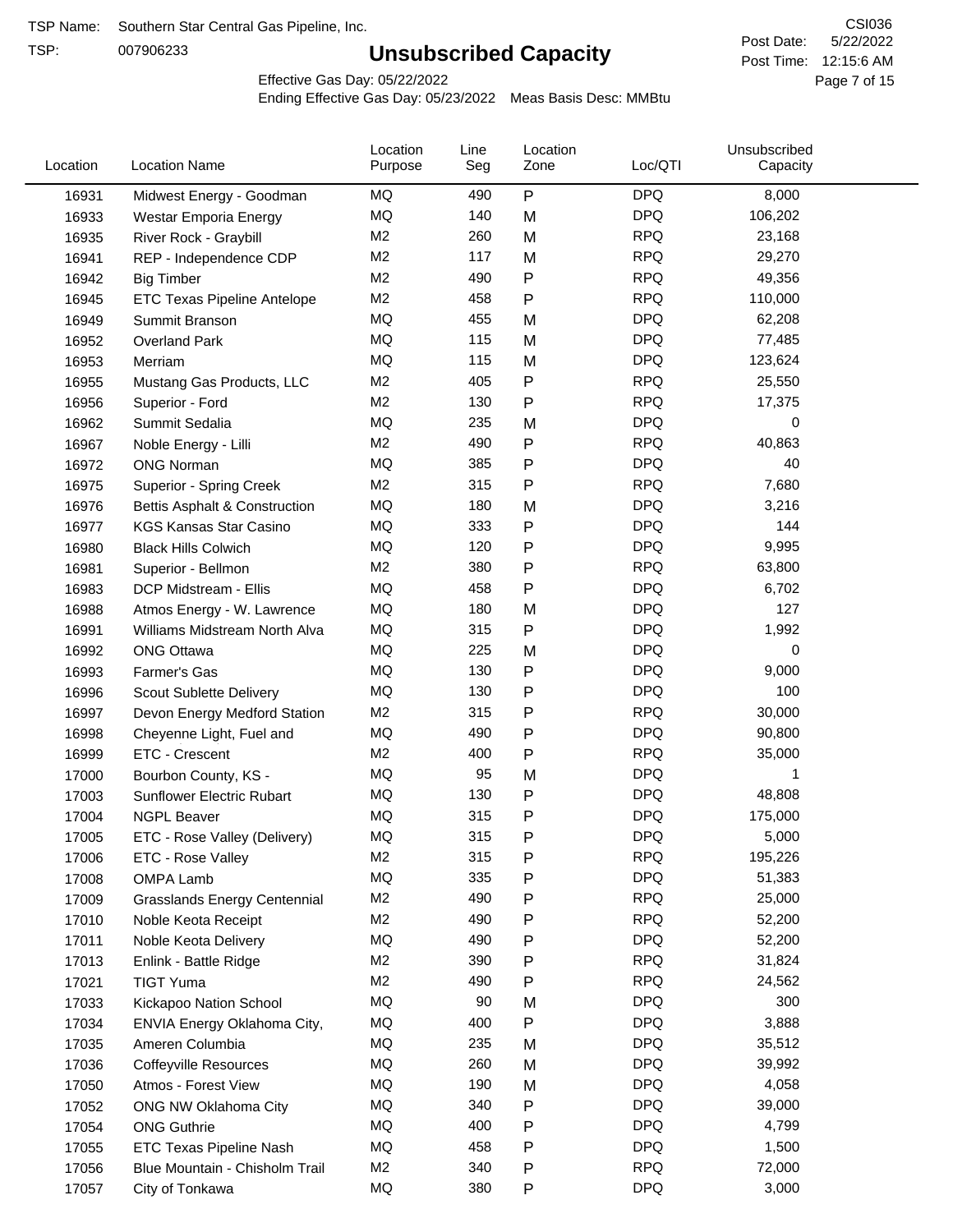TSP:

# **Unsubscribed Capacity**

5/22/2022 Page 8 of 15 Post Time: 12:15:6 AM CSI036 Post Date:

Effective Gas Day: 05/22/2022

| 17058<br>RPP - Hamm Landfill<br>M2<br>M<br><b>RPQ</b><br>2,500<br>195<br>MQ<br>87<br><b>DPQ</b><br>216<br>17060<br>M<br>Atmos-Elk City<br>P<br>MQ<br><b>DPQ</b><br>0<br>17064<br>405<br>Koch - Enid<br>M <sub>2</sub><br>458<br><b>RPQ</b><br>180,000<br>Ρ<br>17065<br>Canyon - Redcliff (Receipt)<br><b>MQ</b><br><b>DPQ</b><br>458<br>Ρ<br>6,175<br>17066<br>Canyon - Redcliff (Delivery)<br>M <sub>2</sub><br><b>RPQ</b><br>340<br>70,000<br>Ρ<br>17067<br>Blue Mountain - Chisholm Trail<br>M <sub>2</sub><br><b>RPQ</b><br>458<br>Ρ<br>200,000<br>17068<br><b>EOIT Alfalfa</b><br><b>MQ</b><br><b>DPQ</b><br>385<br>65,000<br><b>NGPL Carter</b><br>Ρ<br>17069<br>MQ<br>490<br><b>DPQ</b><br>360<br>Ρ<br>17080<br><b>ONEOK Bakken Pipeline</b><br><b>DPQ</b><br>MQ<br>458<br>P<br>150,000<br>17086<br>NGPL - Mutual<br>M <sub>2</sub><br><b>RPQ</b><br>250<br>78,606<br>17087<br>REX-St.Joe<br>M<br>M2<br>Ρ<br><b>RPQ</b><br>110,000<br>385<br>17091<br>OGT - Maysville<br><b>MQ</b><br><b>DPQ</b><br>130<br>100,000<br>17096<br>Ρ<br>Northern Natural-Kiowa<br><b>MQ</b><br><b>DPQ</b><br>130<br>Ρ<br>480<br>17104<br>Black Hills - Plevna, KS TB<br>M <sub>2</sub><br><b>RPQ</b><br>490<br>P<br>144,000<br>17105<br>WIC - Cheyenne Hub<br><b>RPQ</b><br>M <sub>2</sub><br>M<br>3,600<br>180<br>17112<br>Topeka Biogas (Receipt)<br>M <sub>2</sub><br>$\mathsf{P}$<br><b>RPQ</b><br>190,400<br>17113<br>130<br>NGPL - Ford County Receipt<br>M2<br>400<br>P<br><b>RPQ</b><br>17119<br>2,976<br>Waste Mgmt RNG Receipt<br><b>MQ</b><br><b>DPQ</b><br>423<br>1,130<br>17404<br>Anderson<br>M<br>MQ<br>455<br><b>DPQ</b><br>M<br>2,595<br>17406<br>Ash Grove, Walnut Grove & Wil<br>850<br>MQ<br>455<br><b>DPQ</b><br>M<br>17408<br>Aurora<br>MQ<br><b>DPQ</b><br>455<br>M<br>2,918<br>17410<br><b>Billings Mo</b><br><b>DPQ</b><br>MQ<br>455<br>M<br>738<br>17414<br>Clever Mo<br><b>MQ</b><br><b>DPQ</b><br>455<br>2,944<br>M<br>17416<br>Crane Mo<br>MQ<br>455<br>M<br><b>DPQ</b><br>546<br>17418<br>Diamond<br>MQ<br>455<br><b>DPQ</b><br>256<br>M<br>17426<br>Freistatt<br>MQ<br>423<br>M<br><b>DPQ</b><br>625<br>17430<br>Goodman<br><b>MQ</b><br>423<br><b>DPQ</b><br>337<br>M<br>17448<br>Lanagan<br><b>MQ</b><br><b>DPQ</b><br>455<br>M<br>1,119<br>17452<br>Marionville<br>MQ<br>455<br><b>DPQ</b><br>M<br>25,276<br>17454<br>Monett<br><b>MQ</b><br><b>DPQ</b><br>455<br>M<br>4,407<br>17456<br>Mt Vernon & Verona<br>MQ<br><b>DPQ</b><br>455<br>8,597<br>17458<br>M<br>Neosho<br>MQ<br><b>DPQ</b><br>423<br>M<br>19,472<br>17460<br>Noel & North Noel<br>MQ<br>455<br><b>DPQ</b><br>5,340<br>M<br>17462<br>Nixa & Ozark<br>MQ<br>455<br>M<br><b>DPQ</b><br>3,281<br>17464<br>Pierce City<br>MQ<br>423<br><b>DPQ</b><br>302<br>M<br>17466<br>Pineville<br>MQ<br><b>DPQ</b><br>883<br>455<br>17472<br>M<br>Republic<br>MQ<br><b>DPQ</b><br>455<br>M<br>2,828<br>17476<br>Sarcoxie<br>MQ<br>225<br><b>DPQ</b><br>9,873<br>M<br>17478<br>Seneca<br>MQ<br>455<br><b>DPQ</b><br>193<br>M<br>17492<br>Wentworth<br>62<br>MQ<br>140<br><b>DPQ</b><br>M<br>18328<br>Goessel<br>MQ<br>Ρ<br><b>DPQ</b><br>21,538<br>18356<br>120<br>Newton<br>$\sf{MQ}$<br><b>DPQ</b><br>130<br>185,442<br>19000<br>Ρ<br>Scout Jayhawk Delivery<br>MQ<br><b>DPQ</b><br>655<br>140<br>M<br>19548<br>Lyndon<br><b>DPQ</b><br>42<br>MQ<br>493<br>M<br>19552<br>Melvern<br>339<br>MQ<br>140<br><b>DPQ</b><br>19554<br>M<br>Michigan Valley<br>MQ<br>140<br><b>DPQ</b><br>1,579<br>19564<br>M<br>Pomona<br>MQ<br>140<br>M<br><b>DPQ</b><br>255<br>19568<br>Quenemo<br>$\sf{MQ}$<br>632<br><b>DPQ</b><br>140<br>M<br>19576<br>Scranton | Location | <b>Location Name</b> | Location<br>Purpose | Line<br>Seg | Location<br>Zone | Loc/QTI | Unsubscribed<br>Capacity |  |
|----------------------------------------------------------------------------------------------------------------------------------------------------------------------------------------------------------------------------------------------------------------------------------------------------------------------------------------------------------------------------------------------------------------------------------------------------------------------------------------------------------------------------------------------------------------------------------------------------------------------------------------------------------------------------------------------------------------------------------------------------------------------------------------------------------------------------------------------------------------------------------------------------------------------------------------------------------------------------------------------------------------------------------------------------------------------------------------------------------------------------------------------------------------------------------------------------------------------------------------------------------------------------------------------------------------------------------------------------------------------------------------------------------------------------------------------------------------------------------------------------------------------------------------------------------------------------------------------------------------------------------------------------------------------------------------------------------------------------------------------------------------------------------------------------------------------------------------------------------------------------------------------------------------------------------------------------------------------------------------------------------------------------------------------------------------------------------------------------------------------------------------------------------------------------------------------------------------------------------------------------------------------------------------------------------------------------------------------------------------------------------------------------------------------------------------------------------------------------------------------------------------------------------------------------------------------------------------------------------------------------------------------------------------------------------------------------------------------------------------------------------------------------------------------------------------------------------------------------------------------------------------------------------------------------------------------------------------------------------------------------------------------------------------------------------------------------------------------------------------------------------------------------------------------------------------------------------------------------------------------------------------------------------------------------------------------------------------------------------------------------------------------------------------------------------------------------------------------------------------------------------------------------------------------------------------------------------------------------------------------|----------|----------------------|---------------------|-------------|------------------|---------|--------------------------|--|
|                                                                                                                                                                                                                                                                                                                                                                                                                                                                                                                                                                                                                                                                                                                                                                                                                                                                                                                                                                                                                                                                                                                                                                                                                                                                                                                                                                                                                                                                                                                                                                                                                                                                                                                                                                                                                                                                                                                                                                                                                                                                                                                                                                                                                                                                                                                                                                                                                                                                                                                                                                                                                                                                                                                                                                                                                                                                                                                                                                                                                                                                                                                                                                                                                                                                                                                                                                                                                                                                                                                                                                                                                      |          |                      |                     |             |                  |         |                          |  |
|                                                                                                                                                                                                                                                                                                                                                                                                                                                                                                                                                                                                                                                                                                                                                                                                                                                                                                                                                                                                                                                                                                                                                                                                                                                                                                                                                                                                                                                                                                                                                                                                                                                                                                                                                                                                                                                                                                                                                                                                                                                                                                                                                                                                                                                                                                                                                                                                                                                                                                                                                                                                                                                                                                                                                                                                                                                                                                                                                                                                                                                                                                                                                                                                                                                                                                                                                                                                                                                                                                                                                                                                                      |          |                      |                     |             |                  |         |                          |  |
|                                                                                                                                                                                                                                                                                                                                                                                                                                                                                                                                                                                                                                                                                                                                                                                                                                                                                                                                                                                                                                                                                                                                                                                                                                                                                                                                                                                                                                                                                                                                                                                                                                                                                                                                                                                                                                                                                                                                                                                                                                                                                                                                                                                                                                                                                                                                                                                                                                                                                                                                                                                                                                                                                                                                                                                                                                                                                                                                                                                                                                                                                                                                                                                                                                                                                                                                                                                                                                                                                                                                                                                                                      |          |                      |                     |             |                  |         |                          |  |
|                                                                                                                                                                                                                                                                                                                                                                                                                                                                                                                                                                                                                                                                                                                                                                                                                                                                                                                                                                                                                                                                                                                                                                                                                                                                                                                                                                                                                                                                                                                                                                                                                                                                                                                                                                                                                                                                                                                                                                                                                                                                                                                                                                                                                                                                                                                                                                                                                                                                                                                                                                                                                                                                                                                                                                                                                                                                                                                                                                                                                                                                                                                                                                                                                                                                                                                                                                                                                                                                                                                                                                                                                      |          |                      |                     |             |                  |         |                          |  |
|                                                                                                                                                                                                                                                                                                                                                                                                                                                                                                                                                                                                                                                                                                                                                                                                                                                                                                                                                                                                                                                                                                                                                                                                                                                                                                                                                                                                                                                                                                                                                                                                                                                                                                                                                                                                                                                                                                                                                                                                                                                                                                                                                                                                                                                                                                                                                                                                                                                                                                                                                                                                                                                                                                                                                                                                                                                                                                                                                                                                                                                                                                                                                                                                                                                                                                                                                                                                                                                                                                                                                                                                                      |          |                      |                     |             |                  |         |                          |  |
|                                                                                                                                                                                                                                                                                                                                                                                                                                                                                                                                                                                                                                                                                                                                                                                                                                                                                                                                                                                                                                                                                                                                                                                                                                                                                                                                                                                                                                                                                                                                                                                                                                                                                                                                                                                                                                                                                                                                                                                                                                                                                                                                                                                                                                                                                                                                                                                                                                                                                                                                                                                                                                                                                                                                                                                                                                                                                                                                                                                                                                                                                                                                                                                                                                                                                                                                                                                                                                                                                                                                                                                                                      |          |                      |                     |             |                  |         |                          |  |
|                                                                                                                                                                                                                                                                                                                                                                                                                                                                                                                                                                                                                                                                                                                                                                                                                                                                                                                                                                                                                                                                                                                                                                                                                                                                                                                                                                                                                                                                                                                                                                                                                                                                                                                                                                                                                                                                                                                                                                                                                                                                                                                                                                                                                                                                                                                                                                                                                                                                                                                                                                                                                                                                                                                                                                                                                                                                                                                                                                                                                                                                                                                                                                                                                                                                                                                                                                                                                                                                                                                                                                                                                      |          |                      |                     |             |                  |         |                          |  |
|                                                                                                                                                                                                                                                                                                                                                                                                                                                                                                                                                                                                                                                                                                                                                                                                                                                                                                                                                                                                                                                                                                                                                                                                                                                                                                                                                                                                                                                                                                                                                                                                                                                                                                                                                                                                                                                                                                                                                                                                                                                                                                                                                                                                                                                                                                                                                                                                                                                                                                                                                                                                                                                                                                                                                                                                                                                                                                                                                                                                                                                                                                                                                                                                                                                                                                                                                                                                                                                                                                                                                                                                                      |          |                      |                     |             |                  |         |                          |  |
|                                                                                                                                                                                                                                                                                                                                                                                                                                                                                                                                                                                                                                                                                                                                                                                                                                                                                                                                                                                                                                                                                                                                                                                                                                                                                                                                                                                                                                                                                                                                                                                                                                                                                                                                                                                                                                                                                                                                                                                                                                                                                                                                                                                                                                                                                                                                                                                                                                                                                                                                                                                                                                                                                                                                                                                                                                                                                                                                                                                                                                                                                                                                                                                                                                                                                                                                                                                                                                                                                                                                                                                                                      |          |                      |                     |             |                  |         |                          |  |
|                                                                                                                                                                                                                                                                                                                                                                                                                                                                                                                                                                                                                                                                                                                                                                                                                                                                                                                                                                                                                                                                                                                                                                                                                                                                                                                                                                                                                                                                                                                                                                                                                                                                                                                                                                                                                                                                                                                                                                                                                                                                                                                                                                                                                                                                                                                                                                                                                                                                                                                                                                                                                                                                                                                                                                                                                                                                                                                                                                                                                                                                                                                                                                                                                                                                                                                                                                                                                                                                                                                                                                                                                      |          |                      |                     |             |                  |         |                          |  |
|                                                                                                                                                                                                                                                                                                                                                                                                                                                                                                                                                                                                                                                                                                                                                                                                                                                                                                                                                                                                                                                                                                                                                                                                                                                                                                                                                                                                                                                                                                                                                                                                                                                                                                                                                                                                                                                                                                                                                                                                                                                                                                                                                                                                                                                                                                                                                                                                                                                                                                                                                                                                                                                                                                                                                                                                                                                                                                                                                                                                                                                                                                                                                                                                                                                                                                                                                                                                                                                                                                                                                                                                                      |          |                      |                     |             |                  |         |                          |  |
|                                                                                                                                                                                                                                                                                                                                                                                                                                                                                                                                                                                                                                                                                                                                                                                                                                                                                                                                                                                                                                                                                                                                                                                                                                                                                                                                                                                                                                                                                                                                                                                                                                                                                                                                                                                                                                                                                                                                                                                                                                                                                                                                                                                                                                                                                                                                                                                                                                                                                                                                                                                                                                                                                                                                                                                                                                                                                                                                                                                                                                                                                                                                                                                                                                                                                                                                                                                                                                                                                                                                                                                                                      |          |                      |                     |             |                  |         |                          |  |
|                                                                                                                                                                                                                                                                                                                                                                                                                                                                                                                                                                                                                                                                                                                                                                                                                                                                                                                                                                                                                                                                                                                                                                                                                                                                                                                                                                                                                                                                                                                                                                                                                                                                                                                                                                                                                                                                                                                                                                                                                                                                                                                                                                                                                                                                                                                                                                                                                                                                                                                                                                                                                                                                                                                                                                                                                                                                                                                                                                                                                                                                                                                                                                                                                                                                                                                                                                                                                                                                                                                                                                                                                      |          |                      |                     |             |                  |         |                          |  |
|                                                                                                                                                                                                                                                                                                                                                                                                                                                                                                                                                                                                                                                                                                                                                                                                                                                                                                                                                                                                                                                                                                                                                                                                                                                                                                                                                                                                                                                                                                                                                                                                                                                                                                                                                                                                                                                                                                                                                                                                                                                                                                                                                                                                                                                                                                                                                                                                                                                                                                                                                                                                                                                                                                                                                                                                                                                                                                                                                                                                                                                                                                                                                                                                                                                                                                                                                                                                                                                                                                                                                                                                                      |          |                      |                     |             |                  |         |                          |  |
|                                                                                                                                                                                                                                                                                                                                                                                                                                                                                                                                                                                                                                                                                                                                                                                                                                                                                                                                                                                                                                                                                                                                                                                                                                                                                                                                                                                                                                                                                                                                                                                                                                                                                                                                                                                                                                                                                                                                                                                                                                                                                                                                                                                                                                                                                                                                                                                                                                                                                                                                                                                                                                                                                                                                                                                                                                                                                                                                                                                                                                                                                                                                                                                                                                                                                                                                                                                                                                                                                                                                                                                                                      |          |                      |                     |             |                  |         |                          |  |
|                                                                                                                                                                                                                                                                                                                                                                                                                                                                                                                                                                                                                                                                                                                                                                                                                                                                                                                                                                                                                                                                                                                                                                                                                                                                                                                                                                                                                                                                                                                                                                                                                                                                                                                                                                                                                                                                                                                                                                                                                                                                                                                                                                                                                                                                                                                                                                                                                                                                                                                                                                                                                                                                                                                                                                                                                                                                                                                                                                                                                                                                                                                                                                                                                                                                                                                                                                                                                                                                                                                                                                                                                      |          |                      |                     |             |                  |         |                          |  |
|                                                                                                                                                                                                                                                                                                                                                                                                                                                                                                                                                                                                                                                                                                                                                                                                                                                                                                                                                                                                                                                                                                                                                                                                                                                                                                                                                                                                                                                                                                                                                                                                                                                                                                                                                                                                                                                                                                                                                                                                                                                                                                                                                                                                                                                                                                                                                                                                                                                                                                                                                                                                                                                                                                                                                                                                                                                                                                                                                                                                                                                                                                                                                                                                                                                                                                                                                                                                                                                                                                                                                                                                                      |          |                      |                     |             |                  |         |                          |  |
|                                                                                                                                                                                                                                                                                                                                                                                                                                                                                                                                                                                                                                                                                                                                                                                                                                                                                                                                                                                                                                                                                                                                                                                                                                                                                                                                                                                                                                                                                                                                                                                                                                                                                                                                                                                                                                                                                                                                                                                                                                                                                                                                                                                                                                                                                                                                                                                                                                                                                                                                                                                                                                                                                                                                                                                                                                                                                                                                                                                                                                                                                                                                                                                                                                                                                                                                                                                                                                                                                                                                                                                                                      |          |                      |                     |             |                  |         |                          |  |
|                                                                                                                                                                                                                                                                                                                                                                                                                                                                                                                                                                                                                                                                                                                                                                                                                                                                                                                                                                                                                                                                                                                                                                                                                                                                                                                                                                                                                                                                                                                                                                                                                                                                                                                                                                                                                                                                                                                                                                                                                                                                                                                                                                                                                                                                                                                                                                                                                                                                                                                                                                                                                                                                                                                                                                                                                                                                                                                                                                                                                                                                                                                                                                                                                                                                                                                                                                                                                                                                                                                                                                                                                      |          |                      |                     |             |                  |         |                          |  |
|                                                                                                                                                                                                                                                                                                                                                                                                                                                                                                                                                                                                                                                                                                                                                                                                                                                                                                                                                                                                                                                                                                                                                                                                                                                                                                                                                                                                                                                                                                                                                                                                                                                                                                                                                                                                                                                                                                                                                                                                                                                                                                                                                                                                                                                                                                                                                                                                                                                                                                                                                                                                                                                                                                                                                                                                                                                                                                                                                                                                                                                                                                                                                                                                                                                                                                                                                                                                                                                                                                                                                                                                                      |          |                      |                     |             |                  |         |                          |  |
|                                                                                                                                                                                                                                                                                                                                                                                                                                                                                                                                                                                                                                                                                                                                                                                                                                                                                                                                                                                                                                                                                                                                                                                                                                                                                                                                                                                                                                                                                                                                                                                                                                                                                                                                                                                                                                                                                                                                                                                                                                                                                                                                                                                                                                                                                                                                                                                                                                                                                                                                                                                                                                                                                                                                                                                                                                                                                                                                                                                                                                                                                                                                                                                                                                                                                                                                                                                                                                                                                                                                                                                                                      |          |                      |                     |             |                  |         |                          |  |
|                                                                                                                                                                                                                                                                                                                                                                                                                                                                                                                                                                                                                                                                                                                                                                                                                                                                                                                                                                                                                                                                                                                                                                                                                                                                                                                                                                                                                                                                                                                                                                                                                                                                                                                                                                                                                                                                                                                                                                                                                                                                                                                                                                                                                                                                                                                                                                                                                                                                                                                                                                                                                                                                                                                                                                                                                                                                                                                                                                                                                                                                                                                                                                                                                                                                                                                                                                                                                                                                                                                                                                                                                      |          |                      |                     |             |                  |         |                          |  |
|                                                                                                                                                                                                                                                                                                                                                                                                                                                                                                                                                                                                                                                                                                                                                                                                                                                                                                                                                                                                                                                                                                                                                                                                                                                                                                                                                                                                                                                                                                                                                                                                                                                                                                                                                                                                                                                                                                                                                                                                                                                                                                                                                                                                                                                                                                                                                                                                                                                                                                                                                                                                                                                                                                                                                                                                                                                                                                                                                                                                                                                                                                                                                                                                                                                                                                                                                                                                                                                                                                                                                                                                                      |          |                      |                     |             |                  |         |                          |  |
|                                                                                                                                                                                                                                                                                                                                                                                                                                                                                                                                                                                                                                                                                                                                                                                                                                                                                                                                                                                                                                                                                                                                                                                                                                                                                                                                                                                                                                                                                                                                                                                                                                                                                                                                                                                                                                                                                                                                                                                                                                                                                                                                                                                                                                                                                                                                                                                                                                                                                                                                                                                                                                                                                                                                                                                                                                                                                                                                                                                                                                                                                                                                                                                                                                                                                                                                                                                                                                                                                                                                                                                                                      |          |                      |                     |             |                  |         |                          |  |
|                                                                                                                                                                                                                                                                                                                                                                                                                                                                                                                                                                                                                                                                                                                                                                                                                                                                                                                                                                                                                                                                                                                                                                                                                                                                                                                                                                                                                                                                                                                                                                                                                                                                                                                                                                                                                                                                                                                                                                                                                                                                                                                                                                                                                                                                                                                                                                                                                                                                                                                                                                                                                                                                                                                                                                                                                                                                                                                                                                                                                                                                                                                                                                                                                                                                                                                                                                                                                                                                                                                                                                                                                      |          |                      |                     |             |                  |         |                          |  |
|                                                                                                                                                                                                                                                                                                                                                                                                                                                                                                                                                                                                                                                                                                                                                                                                                                                                                                                                                                                                                                                                                                                                                                                                                                                                                                                                                                                                                                                                                                                                                                                                                                                                                                                                                                                                                                                                                                                                                                                                                                                                                                                                                                                                                                                                                                                                                                                                                                                                                                                                                                                                                                                                                                                                                                                                                                                                                                                                                                                                                                                                                                                                                                                                                                                                                                                                                                                                                                                                                                                                                                                                                      |          |                      |                     |             |                  |         |                          |  |
|                                                                                                                                                                                                                                                                                                                                                                                                                                                                                                                                                                                                                                                                                                                                                                                                                                                                                                                                                                                                                                                                                                                                                                                                                                                                                                                                                                                                                                                                                                                                                                                                                                                                                                                                                                                                                                                                                                                                                                                                                                                                                                                                                                                                                                                                                                                                                                                                                                                                                                                                                                                                                                                                                                                                                                                                                                                                                                                                                                                                                                                                                                                                                                                                                                                                                                                                                                                                                                                                                                                                                                                                                      |          |                      |                     |             |                  |         |                          |  |
|                                                                                                                                                                                                                                                                                                                                                                                                                                                                                                                                                                                                                                                                                                                                                                                                                                                                                                                                                                                                                                                                                                                                                                                                                                                                                                                                                                                                                                                                                                                                                                                                                                                                                                                                                                                                                                                                                                                                                                                                                                                                                                                                                                                                                                                                                                                                                                                                                                                                                                                                                                                                                                                                                                                                                                                                                                                                                                                                                                                                                                                                                                                                                                                                                                                                                                                                                                                                                                                                                                                                                                                                                      |          |                      |                     |             |                  |         |                          |  |
|                                                                                                                                                                                                                                                                                                                                                                                                                                                                                                                                                                                                                                                                                                                                                                                                                                                                                                                                                                                                                                                                                                                                                                                                                                                                                                                                                                                                                                                                                                                                                                                                                                                                                                                                                                                                                                                                                                                                                                                                                                                                                                                                                                                                                                                                                                                                                                                                                                                                                                                                                                                                                                                                                                                                                                                                                                                                                                                                                                                                                                                                                                                                                                                                                                                                                                                                                                                                                                                                                                                                                                                                                      |          |                      |                     |             |                  |         |                          |  |
|                                                                                                                                                                                                                                                                                                                                                                                                                                                                                                                                                                                                                                                                                                                                                                                                                                                                                                                                                                                                                                                                                                                                                                                                                                                                                                                                                                                                                                                                                                                                                                                                                                                                                                                                                                                                                                                                                                                                                                                                                                                                                                                                                                                                                                                                                                                                                                                                                                                                                                                                                                                                                                                                                                                                                                                                                                                                                                                                                                                                                                                                                                                                                                                                                                                                                                                                                                                                                                                                                                                                                                                                                      |          |                      |                     |             |                  |         |                          |  |
|                                                                                                                                                                                                                                                                                                                                                                                                                                                                                                                                                                                                                                                                                                                                                                                                                                                                                                                                                                                                                                                                                                                                                                                                                                                                                                                                                                                                                                                                                                                                                                                                                                                                                                                                                                                                                                                                                                                                                                                                                                                                                                                                                                                                                                                                                                                                                                                                                                                                                                                                                                                                                                                                                                                                                                                                                                                                                                                                                                                                                                                                                                                                                                                                                                                                                                                                                                                                                                                                                                                                                                                                                      |          |                      |                     |             |                  |         |                          |  |
|                                                                                                                                                                                                                                                                                                                                                                                                                                                                                                                                                                                                                                                                                                                                                                                                                                                                                                                                                                                                                                                                                                                                                                                                                                                                                                                                                                                                                                                                                                                                                                                                                                                                                                                                                                                                                                                                                                                                                                                                                                                                                                                                                                                                                                                                                                                                                                                                                                                                                                                                                                                                                                                                                                                                                                                                                                                                                                                                                                                                                                                                                                                                                                                                                                                                                                                                                                                                                                                                                                                                                                                                                      |          |                      |                     |             |                  |         |                          |  |
|                                                                                                                                                                                                                                                                                                                                                                                                                                                                                                                                                                                                                                                                                                                                                                                                                                                                                                                                                                                                                                                                                                                                                                                                                                                                                                                                                                                                                                                                                                                                                                                                                                                                                                                                                                                                                                                                                                                                                                                                                                                                                                                                                                                                                                                                                                                                                                                                                                                                                                                                                                                                                                                                                                                                                                                                                                                                                                                                                                                                                                                                                                                                                                                                                                                                                                                                                                                                                                                                                                                                                                                                                      |          |                      |                     |             |                  |         |                          |  |
|                                                                                                                                                                                                                                                                                                                                                                                                                                                                                                                                                                                                                                                                                                                                                                                                                                                                                                                                                                                                                                                                                                                                                                                                                                                                                                                                                                                                                                                                                                                                                                                                                                                                                                                                                                                                                                                                                                                                                                                                                                                                                                                                                                                                                                                                                                                                                                                                                                                                                                                                                                                                                                                                                                                                                                                                                                                                                                                                                                                                                                                                                                                                                                                                                                                                                                                                                                                                                                                                                                                                                                                                                      |          |                      |                     |             |                  |         |                          |  |
|                                                                                                                                                                                                                                                                                                                                                                                                                                                                                                                                                                                                                                                                                                                                                                                                                                                                                                                                                                                                                                                                                                                                                                                                                                                                                                                                                                                                                                                                                                                                                                                                                                                                                                                                                                                                                                                                                                                                                                                                                                                                                                                                                                                                                                                                                                                                                                                                                                                                                                                                                                                                                                                                                                                                                                                                                                                                                                                                                                                                                                                                                                                                                                                                                                                                                                                                                                                                                                                                                                                                                                                                                      |          |                      |                     |             |                  |         |                          |  |
|                                                                                                                                                                                                                                                                                                                                                                                                                                                                                                                                                                                                                                                                                                                                                                                                                                                                                                                                                                                                                                                                                                                                                                                                                                                                                                                                                                                                                                                                                                                                                                                                                                                                                                                                                                                                                                                                                                                                                                                                                                                                                                                                                                                                                                                                                                                                                                                                                                                                                                                                                                                                                                                                                                                                                                                                                                                                                                                                                                                                                                                                                                                                                                                                                                                                                                                                                                                                                                                                                                                                                                                                                      |          |                      |                     |             |                  |         |                          |  |
|                                                                                                                                                                                                                                                                                                                                                                                                                                                                                                                                                                                                                                                                                                                                                                                                                                                                                                                                                                                                                                                                                                                                                                                                                                                                                                                                                                                                                                                                                                                                                                                                                                                                                                                                                                                                                                                                                                                                                                                                                                                                                                                                                                                                                                                                                                                                                                                                                                                                                                                                                                                                                                                                                                                                                                                                                                                                                                                                                                                                                                                                                                                                                                                                                                                                                                                                                                                                                                                                                                                                                                                                                      |          |                      |                     |             |                  |         |                          |  |
|                                                                                                                                                                                                                                                                                                                                                                                                                                                                                                                                                                                                                                                                                                                                                                                                                                                                                                                                                                                                                                                                                                                                                                                                                                                                                                                                                                                                                                                                                                                                                                                                                                                                                                                                                                                                                                                                                                                                                                                                                                                                                                                                                                                                                                                                                                                                                                                                                                                                                                                                                                                                                                                                                                                                                                                                                                                                                                                                                                                                                                                                                                                                                                                                                                                                                                                                                                                                                                                                                                                                                                                                                      |          |                      |                     |             |                  |         |                          |  |
|                                                                                                                                                                                                                                                                                                                                                                                                                                                                                                                                                                                                                                                                                                                                                                                                                                                                                                                                                                                                                                                                                                                                                                                                                                                                                                                                                                                                                                                                                                                                                                                                                                                                                                                                                                                                                                                                                                                                                                                                                                                                                                                                                                                                                                                                                                                                                                                                                                                                                                                                                                                                                                                                                                                                                                                                                                                                                                                                                                                                                                                                                                                                                                                                                                                                                                                                                                                                                                                                                                                                                                                                                      |          |                      |                     |             |                  |         |                          |  |
|                                                                                                                                                                                                                                                                                                                                                                                                                                                                                                                                                                                                                                                                                                                                                                                                                                                                                                                                                                                                                                                                                                                                                                                                                                                                                                                                                                                                                                                                                                                                                                                                                                                                                                                                                                                                                                                                                                                                                                                                                                                                                                                                                                                                                                                                                                                                                                                                                                                                                                                                                                                                                                                                                                                                                                                                                                                                                                                                                                                                                                                                                                                                                                                                                                                                                                                                                                                                                                                                                                                                                                                                                      |          |                      |                     |             |                  |         |                          |  |
|                                                                                                                                                                                                                                                                                                                                                                                                                                                                                                                                                                                                                                                                                                                                                                                                                                                                                                                                                                                                                                                                                                                                                                                                                                                                                                                                                                                                                                                                                                                                                                                                                                                                                                                                                                                                                                                                                                                                                                                                                                                                                                                                                                                                                                                                                                                                                                                                                                                                                                                                                                                                                                                                                                                                                                                                                                                                                                                                                                                                                                                                                                                                                                                                                                                                                                                                                                                                                                                                                                                                                                                                                      |          |                      |                     |             |                  |         |                          |  |
|                                                                                                                                                                                                                                                                                                                                                                                                                                                                                                                                                                                                                                                                                                                                                                                                                                                                                                                                                                                                                                                                                                                                                                                                                                                                                                                                                                                                                                                                                                                                                                                                                                                                                                                                                                                                                                                                                                                                                                                                                                                                                                                                                                                                                                                                                                                                                                                                                                                                                                                                                                                                                                                                                                                                                                                                                                                                                                                                                                                                                                                                                                                                                                                                                                                                                                                                                                                                                                                                                                                                                                                                                      |          |                      |                     |             |                  |         |                          |  |
|                                                                                                                                                                                                                                                                                                                                                                                                                                                                                                                                                                                                                                                                                                                                                                                                                                                                                                                                                                                                                                                                                                                                                                                                                                                                                                                                                                                                                                                                                                                                                                                                                                                                                                                                                                                                                                                                                                                                                                                                                                                                                                                                                                                                                                                                                                                                                                                                                                                                                                                                                                                                                                                                                                                                                                                                                                                                                                                                                                                                                                                                                                                                                                                                                                                                                                                                                                                                                                                                                                                                                                                                                      |          |                      |                     |             |                  |         |                          |  |
|                                                                                                                                                                                                                                                                                                                                                                                                                                                                                                                                                                                                                                                                                                                                                                                                                                                                                                                                                                                                                                                                                                                                                                                                                                                                                                                                                                                                                                                                                                                                                                                                                                                                                                                                                                                                                                                                                                                                                                                                                                                                                                                                                                                                                                                                                                                                                                                                                                                                                                                                                                                                                                                                                                                                                                                                                                                                                                                                                                                                                                                                                                                                                                                                                                                                                                                                                                                                                                                                                                                                                                                                                      |          |                      |                     |             |                  |         |                          |  |
|                                                                                                                                                                                                                                                                                                                                                                                                                                                                                                                                                                                                                                                                                                                                                                                                                                                                                                                                                                                                                                                                                                                                                                                                                                                                                                                                                                                                                                                                                                                                                                                                                                                                                                                                                                                                                                                                                                                                                                                                                                                                                                                                                                                                                                                                                                                                                                                                                                                                                                                                                                                                                                                                                                                                                                                                                                                                                                                                                                                                                                                                                                                                                                                                                                                                                                                                                                                                                                                                                                                                                                                                                      |          |                      |                     |             |                  |         |                          |  |
|                                                                                                                                                                                                                                                                                                                                                                                                                                                                                                                                                                                                                                                                                                                                                                                                                                                                                                                                                                                                                                                                                                                                                                                                                                                                                                                                                                                                                                                                                                                                                                                                                                                                                                                                                                                                                                                                                                                                                                                                                                                                                                                                                                                                                                                                                                                                                                                                                                                                                                                                                                                                                                                                                                                                                                                                                                                                                                                                                                                                                                                                                                                                                                                                                                                                                                                                                                                                                                                                                                                                                                                                                      |          |                      |                     |             |                  |         |                          |  |
|                                                                                                                                                                                                                                                                                                                                                                                                                                                                                                                                                                                                                                                                                                                                                                                                                                                                                                                                                                                                                                                                                                                                                                                                                                                                                                                                                                                                                                                                                                                                                                                                                                                                                                                                                                                                                                                                                                                                                                                                                                                                                                                                                                                                                                                                                                                                                                                                                                                                                                                                                                                                                                                                                                                                                                                                                                                                                                                                                                                                                                                                                                                                                                                                                                                                                                                                                                                                                                                                                                                                                                                                                      |          |                      |                     |             |                  |         |                          |  |
|                                                                                                                                                                                                                                                                                                                                                                                                                                                                                                                                                                                                                                                                                                                                                                                                                                                                                                                                                                                                                                                                                                                                                                                                                                                                                                                                                                                                                                                                                                                                                                                                                                                                                                                                                                                                                                                                                                                                                                                                                                                                                                                                                                                                                                                                                                                                                                                                                                                                                                                                                                                                                                                                                                                                                                                                                                                                                                                                                                                                                                                                                                                                                                                                                                                                                                                                                                                                                                                                                                                                                                                                                      |          |                      |                     |             |                  |         |                          |  |
|                                                                                                                                                                                                                                                                                                                                                                                                                                                                                                                                                                                                                                                                                                                                                                                                                                                                                                                                                                                                                                                                                                                                                                                                                                                                                                                                                                                                                                                                                                                                                                                                                                                                                                                                                                                                                                                                                                                                                                                                                                                                                                                                                                                                                                                                                                                                                                                                                                                                                                                                                                                                                                                                                                                                                                                                                                                                                                                                                                                                                                                                                                                                                                                                                                                                                                                                                                                                                                                                                                                                                                                                                      |          |                      |                     |             |                  |         |                          |  |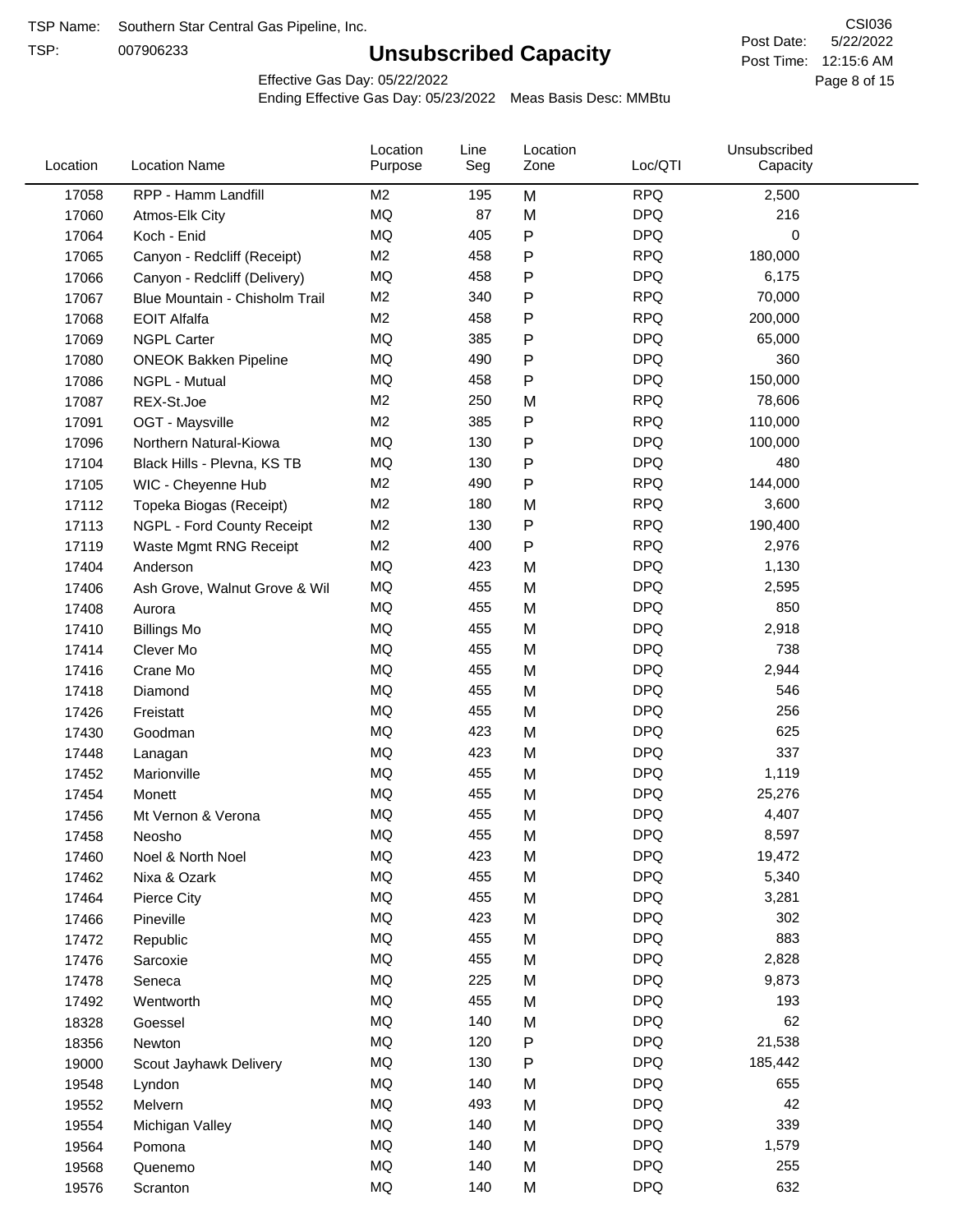TSP:

# **Unsubscribed Capacity**

5/22/2022 Page 9 of 15 Post Time: 12:15:6 AM CSI036 Post Date:

Effective Gas Day: 05/22/2022

| Location | <b>Location Name</b>  | Location<br>Purpose | Line<br>Seg | Location<br>Zone | Loc/QTI    | Unsubscribed<br>Capacity |  |
|----------|-----------------------|---------------------|-------------|------------------|------------|--------------------------|--|
| 19608    | Baldwin               | <b>MQ</b>           | 180         | M                | <b>DPQ</b> | 2,754                    |  |
| 19620    | Edgerton              | MQ                  | 190         | M                | <b>DPQ</b> | 14                       |  |
| 19628    | Gardner               | MQ                  | 190         | M                | <b>DPQ</b> | 2,755                    |  |
| 19648    | Lecompton             | <b>MQ</b>           | 180         | M                | <b>DPQ</b> | 109                      |  |
| 19650    | Le Loup               | <b>MQ</b>           | 190         | M                | <b>DPQ</b> | 37                       |  |
| 19660    | Ottawa                | <b>MQ</b>           | 493         | M                | <b>DPQ</b> | 6,129                    |  |
| 19664    | Perry                 | MQ                  | 180         | M                | <b>DPQ</b> | 407                      |  |
| 19666    | Princeton             | MQ                  | 496         | M                | <b>DPQ</b> | 130                      |  |
| 19672    | Richmond              | MQ                  | 496         | M                | <b>DPQ</b> | 374                      |  |
| 19676    | Scipio                | <b>MQ</b>           | 496         | M                | <b>DPQ</b> | 27                       |  |
| 19678    | Somerset & Rural      | MQ                  | 235         | M                | <b>DPQ</b> | 291                      |  |
| 19684    | Tonganoxie            | MQ                  | 195         | M                | <b>DPQ</b> | 7,420                    |  |
| 19690    | Wellsville            | MQ                  | 190         | M                | <b>DPQ</b> | 2,007                    |  |
| 20709    | <b>Bronson Etc</b>    | MQ                  | 95          | M                | <b>DPQ</b> | 360                      |  |
| 20712    | Carlyle               | MQ                  | 495         | M                | <b>DPQ</b> | 26                       |  |
| 20714    | Cherryvale            | MQ                  | 495         | M                | <b>DPQ</b> | 586                      |  |
| 20716    | Colony                | MQ                  | 50          | M                | <b>DPQ</b> | 2,347                    |  |
| 20720    | Dennis                | <b>MQ</b>           | 495         | M                | <b>DPQ</b> | 54                       |  |
| 20725    | Erie                  | <b>MQ</b>           | 495         | M                | <b>DPQ</b> | 409                      |  |
| 20730    | Gas City & La Harpe   | MQ                  | 495         | M                | <b>DPQ</b> | 1,457                    |  |
| 20764    | Parsons               | <b>MQ</b>           | 495         | M                | <b>DPQ</b> | 19,497                   |  |
| 20766    | Petrolia              | MQ                  | 495         | M                | <b>DPQ</b> | 18                       |  |
| 20768    | Piqua                 | MQ                  | 220         | M                | <b>DPQ</b> | 84                       |  |
| 20775    | South Mound           | MQ                  | 495         | M                | <b>DPQ</b> | 45                       |  |
| 20785    | Thayer                | <b>MQ</b>           | 495         | M                | <b>DPQ</b> | 88                       |  |
| 20788    | Walnut & St Paul      | MQ                  | 95          | M                | <b>DPQ</b> | 658                      |  |
| 20792    | Welda                 | <b>MQ</b>           | 495         | M                | <b>DPQ</b> | 1,122                    |  |
| 21008    | <b>Baxter Springs</b> | MQ                  | 225         | M                | <b>DPQ</b> | 1,830                    |  |
| 21015    | Columbus              | MQ                  | 260         | M                | <b>DPQ</b> | 2,639                    |  |
| 21018    | Crestline             | <b>MQ</b>           | 260         | M                | <b>DPQ</b> | 156                      |  |
| 21021    | Fort Scott            | <b>MQ</b>           | 95          | M                | <b>DPQ</b> | 31,139                   |  |
| 21024    | Galena & Empire City  | <b>MQ</b>           | 260         | M                | <b>DPQ</b> | 3,023                    |  |
| 21048    | Lowell                | MQ                  | 225         | M                | <b>DPQ</b> | 52                       |  |
| 21055    | N Riverton            | $\sf{MQ}$           | 260         | M                | <b>DPQ</b> | 148                      |  |
| 21060    | Oswego                | MQ                  | 260         | M                | <b>DPQ</b> | 2,588                    |  |
| 21080    | Treece                | MQ                  | 225         | M                | <b>DPQ</b> | 473                      |  |
| 23576    | St Joseph             | MQ                  | 250         | M                | <b>DPQ</b> | 88,184                   |  |
| 24228    | Grantville            | $\sf{MQ}$           | 180         | M                | <b>DPQ</b> | 207                      |  |
| 24252    | Meriden               | MQ                  | 180         | M                | <b>DPQ</b> | 177                      |  |
| 24276    | Shawnee Heights       | $\sf{MQ}$           | 180         | M                | <b>DPQ</b> | 696                      |  |
| 24280    | Topeka                | MQ                  | 180         | M                | <b>DPQ</b> | 152,652                  |  |
| 26304    | Alma                  | MQ                  | 425         | M                | <b>DPQ</b> | 95                       |  |
| 26308    | Blackburn             | MQ                  | 425         | M                | <b>DPQ</b> | 163                      |  |
| 26312    | Carrollton            | $\sf{MQ}$           | 425         | M                | <b>DPQ</b> | 2,523                    |  |
| 26314    | Concordia             | $\sf{MQ}$           | 425         | M                | <b>DPQ</b> | 1,576                    |  |
| 26316    | Corder                | MQ                  | 425         | M                | <b>DPQ</b> | 11                       |  |
| 26325    | Emma                  | $\sf{MQ}$           | 425         | M                | <b>DPQ</b> | 206                      |  |
| 26332    | Higginsville          | $\sf{MQ}$           | 425         | M                | <b>DPQ</b> | 28,860                   |  |
| 26344    | Knobnoster            | $\sf{MQ}$           | 235         | M                | <b>DPQ</b> | 16,700                   |  |
|          |                       |                     |             |                  |            |                          |  |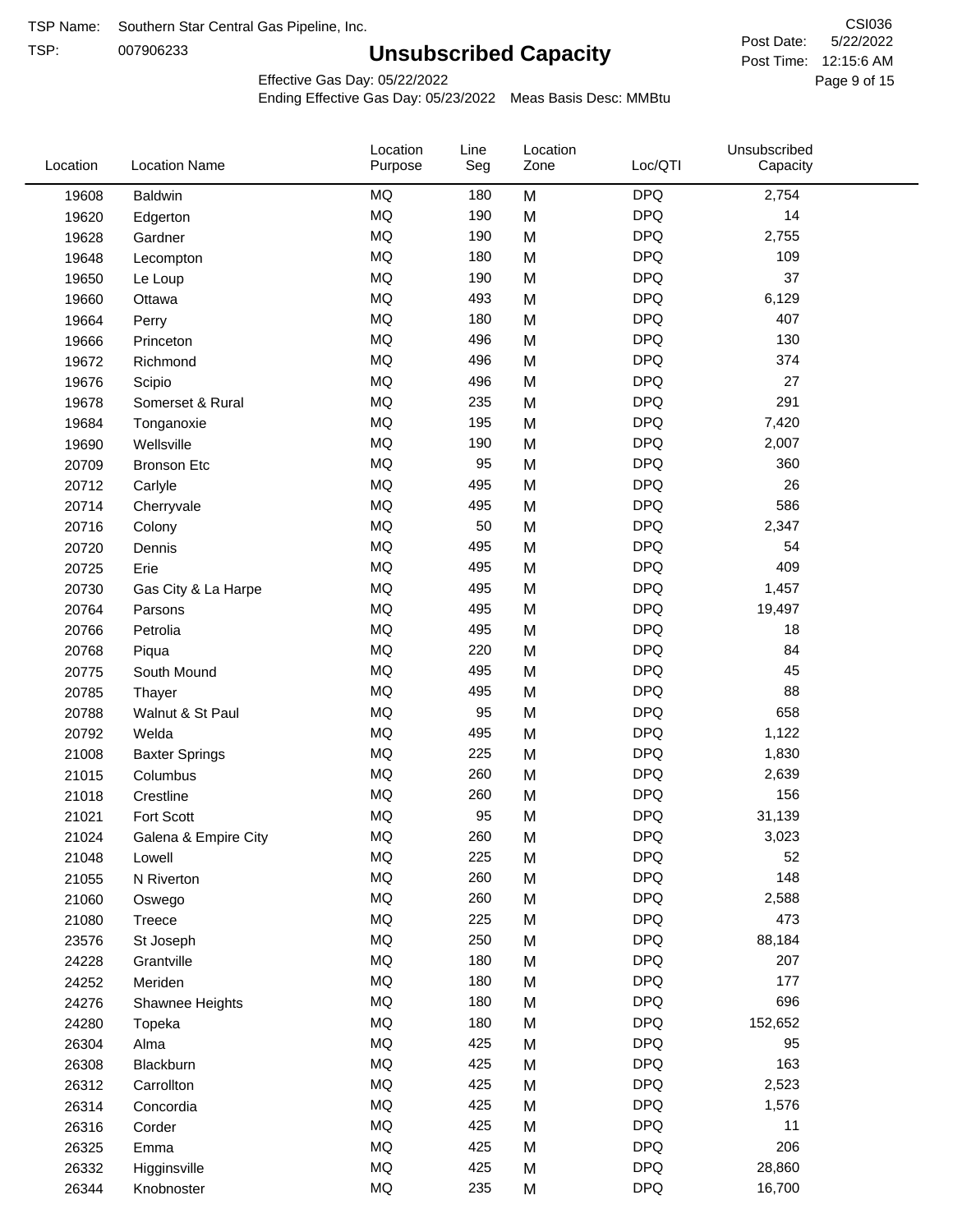TSP:

# **Unsubscribed Capacity**

5/22/2022 Page 10 of 15 Post Time: 12:15:6 AM CSI036 Post Date:

Unsubscribed

Effective Gas Day: 05/22/2022

Location

Ending Effective Gas Day: 05/23/2022 Meas Basis Desc: MMBtu

Line

Location

| Location | <b>Location Name</b>          | Purpose   | Seg | Zone      | Loc/QTI    | Capacity  |  |
|----------|-------------------------------|-----------|-----|-----------|------------|-----------|--|
| 26348    | La Monte                      | <b>MQ</b> | 235 | M         | <b>DPQ</b> | 111       |  |
| 26352    | Mt Leonard                    | MQ        | 425 | M         | <b>DPQ</b> | 167       |  |
| 26356    | Norborne                      | MQ        | 425 | M         | <b>DPQ</b> | 1,901     |  |
| 26376    | Slater                        | MQ        | 425 | M         | <b>DPQ</b> | 471       |  |
| 26378    | <b>Sweet Springs</b>          | MQ        | 425 | M         | <b>DPQ</b> | 584       |  |
| 26392    | Warrensburg                   | MQ        | 235 | M         | <b>DPQ</b> | 10,551    |  |
| 26394    | Waverly                       | MQ        | 425 | M         | <b>DPQ</b> | 378       |  |
| 27015    | <b>Belle Plaine</b>           | MQ        | 333 | ${\sf P}$ | <b>DPQ</b> | 150       |  |
| 27020    | Bentley                       | <b>MQ</b> | 120 | P         | <b>DPQ</b> | 217       |  |
| 27035    | Derby                         | <b>MQ</b> | 120 | ${\sf P}$ | <b>DPQ</b> | 7,759     |  |
| 27040    | Andover                       | MQ        | 300 | M         | <b>DPQ</b> | 166       |  |
| 27050    | Haysville                     | MQ        | 120 | ${\sf P}$ | <b>DPQ</b> | 9,455     |  |
| 27060    | Mulvane                       | MQ        | 120 | $\sf P$   | <b>DPQ</b> | 9,778     |  |
| 27065    | Rose Hill                     | MQ        | 295 | P         | <b>DPQ</b> | 5,386     |  |
| 27070    | Sedgwick                      | <b>MQ</b> | 120 | P         | <b>DPQ</b> | 7,149     |  |
| 27080    | Udall                         | MQ        | 333 | Ρ         | <b>DPQ</b> | 538       |  |
| 27085    | <b>Valley Center</b>          | MQ        | 120 | ${\sf P}$ | <b>DPQ</b> | 51,875    |  |
| 27092    | Wichita                       | <b>MQ</b> | 120 | ${\sf P}$ | <b>DPQ</b> | 259,947   |  |
| 29001    | Atchison                      | MQ        | 90  | M         | <b>DPQ</b> | 20,786    |  |
| 29002    | Emporia                       | MQ        | 140 | M         | <b>DPQ</b> | 15,524    |  |
| 29003    | Leavenworth                   | MQ        | 195 | M         | <b>DPQ</b> | 14,939    |  |
| 29005    | Effingham                     | MQ        | 90  | M         | <b>DPQ</b> | 269       |  |
| 30804    | Abbyville                     | <b>MQ</b> | 130 | ${\sf P}$ | <b>DPQ</b> | 195       |  |
| 34612    | Altamont                      | <b>MQ</b> | 260 | M         | <b>DPQ</b> | 119       |  |
| 35013    | Americus                      | <b>MQ</b> | 140 | M         | <b>DPQ</b> | 31        |  |
| 35515    | <b>ANR Alden</b>              | MQ        | 490 | ${\sf P}$ | <b>DPQ</b> | 135,571   |  |
| 36918    | Argonia                       | MQ        | 120 | ${\sf P}$ | <b>DPQ</b> | 15        |  |
| 37100    | Wynona                        | MQ        | 334 | ${\sf P}$ | <b>DPQ</b> | $\,0\,$   |  |
| 37118    | Hominy                        | MQ        | 357 | P         | <b>DPQ</b> | 1,960     |  |
| 37172    | <b>Black Hills Hutchinson</b> | $\sf{MQ}$ | 130 | P         | <b>DPQ</b> | 15,360    |  |
| 37175    | EGT Jane - Delivery           | MQ        | 423 | M         | <b>DPQ</b> | 216,201   |  |
| 38021    | Auburn                        | MQ        | 180 | M         | <b>DPQ</b> | 756       |  |
| 38522    | <b>Avant Utilities</b>        | MQ        | 357 | P         | <b>DPQ</b> | 157       |  |
| 41709    | <b>Billings</b>               | MQ        | 380 | P         | <b>DPQ</b> | 2,032     |  |
| 42915    | Springfield                   | MQ        | 455 | M         | <b>DPQ</b> | 698,615   |  |
| 44021    | Burlingame                    | MQ        | 140 | M         | <b>DPQ</b> | 1,686     |  |
| 44121    | Alfalfa City Ok               | MQ        | 315 | ${\sf P}$ | <b>DPQ</b> | 394       |  |
| 45301    | Cassoday                      | MQ        | 140 | M         | <b>DPQ</b> | $\pmb{0}$ |  |
| 46608    | Chanute                       | MQ        | 495 | M         | <b>DPQ</b> | 51,665    |  |
| 46809    | Florence                      | MQ        | 140 | M         | <b>DPQ</b> | 1,001     |  |
| 47412    | Cleveland                     | MQ        | 357 | ${\sf P}$ | <b>DPQ</b> | 1,569     |  |
| 47641    | CIG Riner                     | MQ        | 490 | ${\sf P}$ | <b>DPQ</b> | 62,965    |  |
| 48015    | Bourbon County, KS            | MQ        | 95  | M         | <b>DPQ</b> | 4,627     |  |
| 48301    | Copan                         | $\sf{MQ}$ | 497 | P         | <b>DPQ</b> | 358       |  |
| 55502    | Danville                      | MQ        | 120 | ${\sf P}$ | <b>DPQ</b> | 166       |  |
| 56601    | Denison                       | MQ        | 90  | M         | <b>DPQ</b> | 79        |  |
| 58518    | Drumright                     | MQ        | 390 | ${\sf P}$ | <b>DPQ</b> | 4,485     |  |
| 60706    | Peckham                       | MQ        | 117 | M         | <b>DPQ</b> | 67        |  |
| 62810    | Black Hills - Enterprise TB   | MQ        | 130 | P         | <b>DPQ</b> | 990       |  |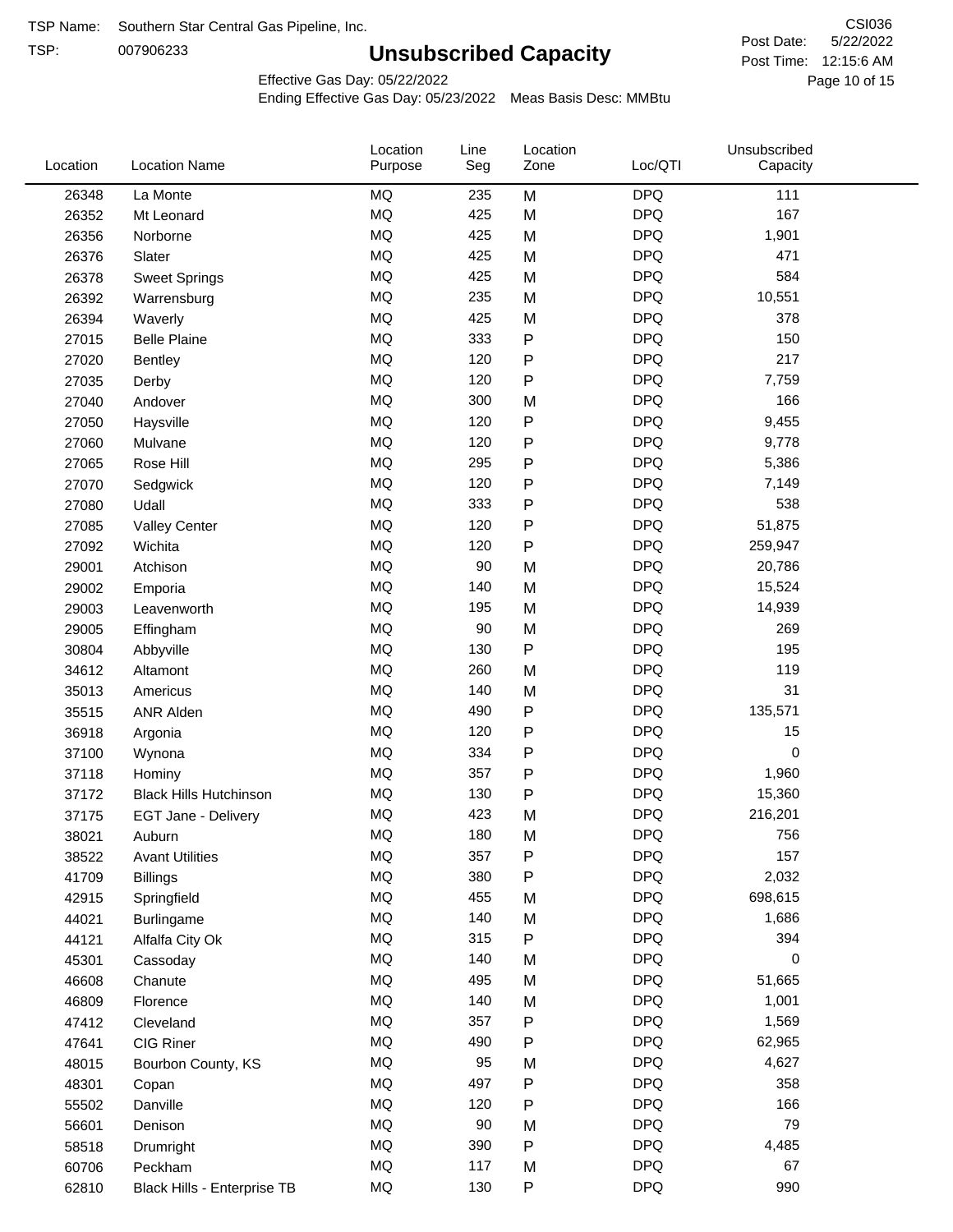TSP:

# **Unsubscribed Capacity**

5/22/2022 Page 11 of 15 Post Time: 12:15:6 AM CSI036 Post Date:

Effective Gas Day: 05/22/2022

| Location | <b>Location Name</b>          | Location<br>Purpose | Line<br>Seg | Location<br>Zone | Loc/QTI    | Unsubscribed<br>Capacity |  |
|----------|-------------------------------|---------------------|-------------|------------------|------------|--------------------------|--|
| 63919    | Eskridge                      | <b>MQ</b>           | 140         | M                | <b>DPQ</b> | 820                      |  |
| 68015    | Ford                          | MQ                  | 130         | P                | <b>DPQ</b> | 424                      |  |
| 68518    | Freedom                       | <b>MQ</b>           | 315         | P                | <b>DPQ</b> | 12                       |  |
| 70408    | Garnett KS                    | <b>MQ</b>           | 496         | M                | <b>DPQ</b> | 15,099                   |  |
| 70610    | Gate                          | <b>MQ</b>           | 315         | ${\sf P}$        | <b>DPQ</b> | 63                       |  |
| 74416    | Pocasset                      | <b>MQ</b>           | 340         | P                | <b>DPQ</b> | 96                       |  |
| 77118    | Granby                        | MQ                  | 455         | M                | <b>DPQ</b> | 816                      |  |
| 77308    | <b>Bonner Springs Ks</b>      | MQ                  | 190         | M                | <b>DPQ</b> | 7,104                    |  |
| 77512    | Eureka, Toronto & Neal        | MQ                  | 140         | M                | <b>DPQ</b> | 2,306                    |  |
| 77705    | Anthony                       | <b>MQ</b>           | 120         | P                | <b>DPQ</b> | 26,858                   |  |
| 80312    | Hamilton Ks                   | <b>MQ</b>           | 140         | M                | <b>DPQ</b> | 445                      |  |
| 80515    | Atmos - Strong Cty &          | MQ                  | 140         | M                | <b>DPQ</b> | 27                       |  |
| 83418    | Howard Ks                     | <b>MQ</b>           | 498         | M                | <b>DPQ</b> | 3,629                    |  |
| 84021    | Humboldt Ks                   | <b>MQ</b>           | 495         | M                | <b>DPQ</b> | 4,390                    |  |
| 86717    | Iola Ks                       | <b>MQ</b>           | 495         | M                | <b>DPQ</b> | 10,749                   |  |
| 96108    | <b>Black Hills - Lawrence</b> | MQ                  | 180         | M                | <b>DPQ</b> | 45,466                   |  |
| 96912    | Kechi Ks                      | <b>MQ</b>           | 120         | P                | <b>DPQ</b> | 150                      |  |
| 97112    | Copeland                      | <b>MQ</b>           | 130         | P                | <b>DPQ</b> | 15,628                   |  |
| 102512   | Lebo                          | <b>MQ</b>           | 493         | M                | <b>DPQ</b> | 273                      |  |
| 103101   | Lenapah                       | MQ                  | 225         | M                | <b>DPQ</b> | 249                      |  |
| 104615   | Liberal                       | <b>MQ</b>           | 260         | M                | <b>DPQ</b> | 204                      |  |
| 108119   | Ochelata                      | <b>MQ</b>           | 357         | P                | <b>DPQ</b> | 168                      |  |
| 108221   | Washington                    | <b>MQ</b>           | 497         | P                | <b>DPQ</b> | 395                      |  |
| 110412   | McLouth                       | <b>MQ</b>           | 170         | M                | <b>DPQ</b> | 113                      |  |
| 110908   | Mannford                      | <b>MQ</b>           | 357         | ${\sf P}$        | <b>DPQ</b> | 456                      |  |
| 113612   | Webb City, OK TB              | <b>MQ</b>           | 335         | P                | <b>DPQ</b> | 317                      |  |
| 113713   | Osage City Ok                 | <b>MQ</b>           | 357         | P                | <b>DPQ</b> | 239                      |  |
| 113812   | Clinton & Leeton              | <b>MQ</b>           | 235         | M                | <b>DPQ</b> | 21,928                   |  |
| 113852   | Marshall                      | <b>MQ</b>           | 425         | M                | <b>DPQ</b> | 14,581                   |  |
| 113856   | Nevada                        | <b>MQ</b>           | 95          | M                | <b>DPQ</b> | 9,333                    |  |
| 113864   | <b>Platte City</b>            | <b>MQ</b>           | 250         | M                | <b>DPQ</b> | 2,890                    |  |
| 113872   | Lexington-Richmond-Henrietta  | MQ                  | 425         | Μ                | <b>DPQ</b> | 3,022                    |  |
| 113876   | Sedalia                       | MQ                  | 235         | M                | <b>DPQ</b> | 26,188                   |  |
| 113880   | Tracy                         | MQ                  | 250         | M                | <b>DPQ</b> | 135                      |  |
| 113892   | Weston                        | MQ                  | 250         | M                | <b>DPQ</b> | 1,140                    |  |
| 118121   | Mulberry                      | MQ                  | 260         | M                | <b>DPQ</b> | 239                      |  |
| 118321   | Mulhall                       | MQ                  | 400         | P                | <b>DPQ</b> | 150                      |  |
| 120000   | Spire                         | MQ                  | 235         | M                | <b>DPQ</b> | 13,115                   |  |
| 121110   | Neodesha                      | MQ                  | 495         | M                | <b>DPQ</b> | 6,410                    |  |
| 121315   | Neosho Rapids                 | MQ                  | 493         | M                | <b>DPQ</b> | 289                      |  |
| 121415   | <b>NGPL Barton</b>            | MQ                  | 490         | P                | <b>DPQ</b> | 184,224                  |  |
| 121515   | <b>NGPL Ford</b>              | MQ                  | 130         | P                | <b>DPQ</b> | 269,500                  |  |
| 122715   | Afton-Fairland-Grove-Jay      | MQ                  | 225         | M                | <b>DPQ</b> | 6,793                    |  |
| 122915   | Norwich                       | MQ                  | 120         | P                | <b>DPQ</b> | 124                      |  |
| 125315   | Oilton                        | MQ                  | 357         | P                | <b>DPQ</b> | 1,130                    |  |
| 129311   | <b>ONG Harper County</b>      | MQ                  | 315         | P                | <b>DPQ</b> | 7,083                    |  |
| 129712   | Olivet                        | MQ                  | 493         | M                | <b>DPQ</b> | 24                       |  |
| 130001   | Orlando                       | $\sf{MQ}$           | 400         | P                | <b>DPQ</b> | 219                      |  |
| 132018   | Oronogo                       | $\sf{MQ}$           | 450         | M                | <b>DPQ</b> | 256                      |  |
|          |                               |                     |             |                  |            |                          |  |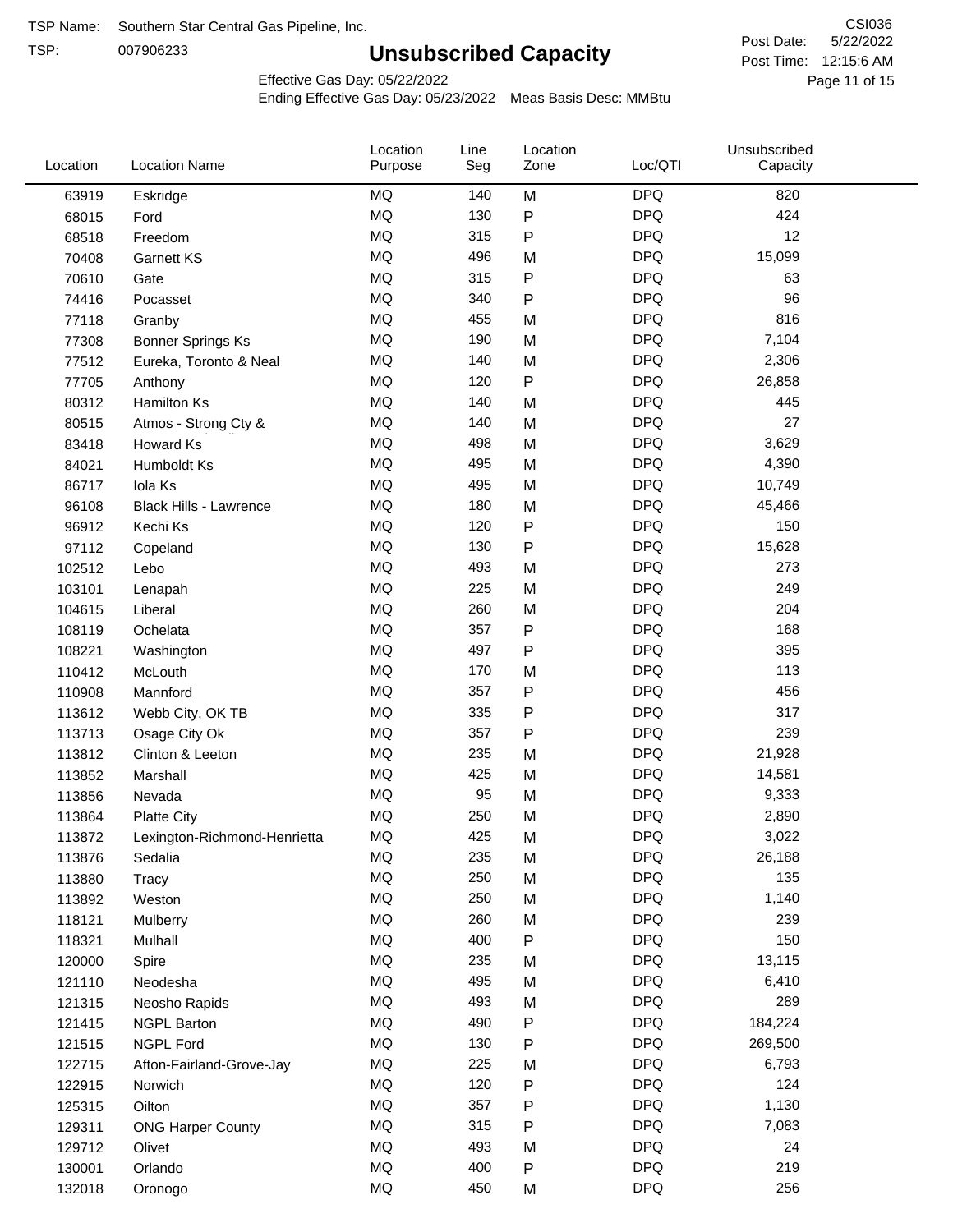TSP:

# **Unsubscribed Capacity**

5/22/2022 Page 12 of 15 Post Time: 12:15:6 AM CSI036 Post Date:

Effective Gas Day: 05/22/2022

| Location | <b>Location Name</b>             | Location<br>Purpose | Line<br>Seg | Location<br>Zone | Loc/QTI    | Unsubscribed<br>Capacity |  |
|----------|----------------------------------|---------------------|-------------|------------------|------------|--------------------------|--|
| 132519   | Osage City Ks                    | MQ                  | 140         | M                | <b>DPQ</b> | 3,551                    |  |
| 135533   | <b>PEPL Princeton</b>            | MQ                  | 496         | M                | <b>DPQ</b> | 106,178                  |  |
| 135808   | Partridge                        | MQ                  | 130         | P                | <b>DPQ</b> | 134                      |  |
| 136701   | <b>Black Hills Reno</b>          | MQ                  | 130         | P                | <b>DPQ</b> | 12,912                   |  |
| 137550   | <b>Black Hills South Wichita</b> | <b>MQ</b>           | 120         | P                | <b>DPQ</b> | 18,975                   |  |
| 139712   | Plattsburg                       | MQ                  | 250         | M                | <b>DPQ</b> | 1,764                    |  |
| 145950   | Merino                           | MQ                  | 490         | P                | <b>DPQ</b> | 156                      |  |
| 150418   | Ramona                           | MQ                  | 357         | P                | <b>DPQ</b> | 396                      |  |
| 151525   | Reading                          | MQ                  | 140         | M                | <b>DPQ</b> | 20                       |  |
| 154501   | Nelagoney                        | MQ                  | 334         | P                | <b>DPQ</b> | 179                      |  |
| 157025   | Severy                           | MQ                  | 498         | M                | <b>DPQ</b> | 142                      |  |
| 163100   | Superior                         | MQ                  | 265         | M                | <b>DPQ</b> | 336                      |  |
| 164725   | Sylvia                           | MQ                  | 130         | P                | <b>DPQ</b> | 141                      |  |
| 168112   | Transwestern Canadian - Del.     | MQ                  | 458         | P                | <b>DPQ</b> | 230,000                  |  |
| 168612   | Chetopa & Rural                  | MQ                  | 260         | M                | <b>DPQ</b> | 678                      |  |
| 168620   | Edna & Bartlett                  | MQ                  | 260         | M                | <b>DPQ</b> | 248                      |  |
| 172812   | Conner Area                      | MQ                  | 195         | M                | <b>DPQ</b> | 139                      |  |
| 172820   | Easton & Lowemont                | MQ                  | 195         | M                | <b>DPQ</b> | 223                      |  |
| 172822   | Savonburg & Elsmore              | MQ                  | 95          | M                | <b>DPQ</b> | 600                      |  |
| 172828   | <b>Fall River</b>                | <b>MQ</b>           | 498         | M                | <b>DPQ</b> | 378                      |  |
| 172832   | Galesburg                        | MQ                  | 495         | M                | <b>DPQ</b> | 191                      |  |
| 172834   | Atmos Energy - Olathe            | MQ                  | 190         | M                | <b>DPQ</b> | 23,240                   |  |
| 172836   | Havana                           | MQ                  | 117         | M                | <b>DPQ</b> | 54                       |  |
| 172838   | Hillsdale                        | <b>MQ</b>           | 235         | M                | <b>DPQ</b> | 202                      |  |
| 172844   | Jarbalo                          | MQ                  | 170         | M                | <b>DPQ</b> | 146                      |  |
| 172848   | Kickapoo                         | MQ                  | 250         | M                | <b>DPQ</b> | 241                      |  |
| 172855   | Liberty                          | <b>MQ</b>           | 260         | M                | <b>DPQ</b> | 2,880                    |  |
| 172857   | Linwood                          | MQ                  | 195         | M                | <b>DPQ</b> | 330                      |  |
| 172860   | Mc Cune                          | MQ                  | 260         | M                | <b>DPQ</b> | 242                      |  |
| 172862   | Moorehead                        | MQ                  | 495         | M                | <b>DPQ</b> | 32                       |  |
| 172864   | Moorehead Rural                  | MQ                  | 495         | M                | <b>DPQ</b> | 1,014                    |  |
| 172866   | Mound Valley                     | MQ                  | 260         | M                | <b>DPQ</b> | 101                      |  |
| 172870   | Niotaze                          | MQ                  | 117         | M                | <b>DPQ</b> | 351                      |  |
| 172880   | Pleasant Valley                  | MQ                  | 180         | M                | <b>DPQ</b> | 24                       |  |
| 172885   | Reno Area                        | MQ                  | 195         | M                | <b>DPQ</b> | 36                       |  |
| 172892   | Wyandotte                        | $\sf{MQ}$           | 190         | M                | <b>DPQ</b> | 10,018                   |  |
| 172944   | Coffeyville Area                 | MQ                  | 260         | M                | <b>DPQ</b> | 138,016                  |  |
| 173214   | Uniontown                        | MQ                  | 95          | M                | <b>DPQ</b> | 276                      |  |
| 176819   | Viola                            | MQ                  | 120         | Ρ                | <b>DPQ</b> | 120                      |  |
| 180311   | Wakita                           | MQ                  | 315         | Ρ                | <b>DPQ</b> | 74                       |  |
| 181013   | Walton                           | MQ                  | 140         | M                | <b>DPQ</b> | 138                      |  |
| 181715   | Wann                             | MQ                  | 225         | M                | <b>DPQ</b> | 65                       |  |
| 223001   | Atchison Eng Defense Ind Plt     | $\sf{MQ}$           | 90          | M                | <b>DPQ</b> | 137                      |  |
| 224501   | <b>ICI Chemical Plant</b>        | MQ                  | 450         | M                | <b>DPQ</b> | 1,880                    |  |
| 225001   | Augusta Sewage Plant             | MQ                  | 295         | Ρ                | <b>DPQ</b> | 63                       |  |
| 243501   | <b>Beech Aircraft Plant</b>      | MQ                  | 120         | Ρ                | <b>DPQ</b> | 5,725                    |  |
| 253001   | Roenbaugh Lease Irrigation       | MQ                  | 130         | P                | <b>DPQ</b> | 107                      |  |
| 266001   | Boeing No 2 Plant                | MQ                  | 120         | P                | <b>DPQ</b> | 16,419                   |  |
| 274001   | Pleasant Valley Irr.             | MQ                  | 130         | P                | <b>DPQ</b> | 233                      |  |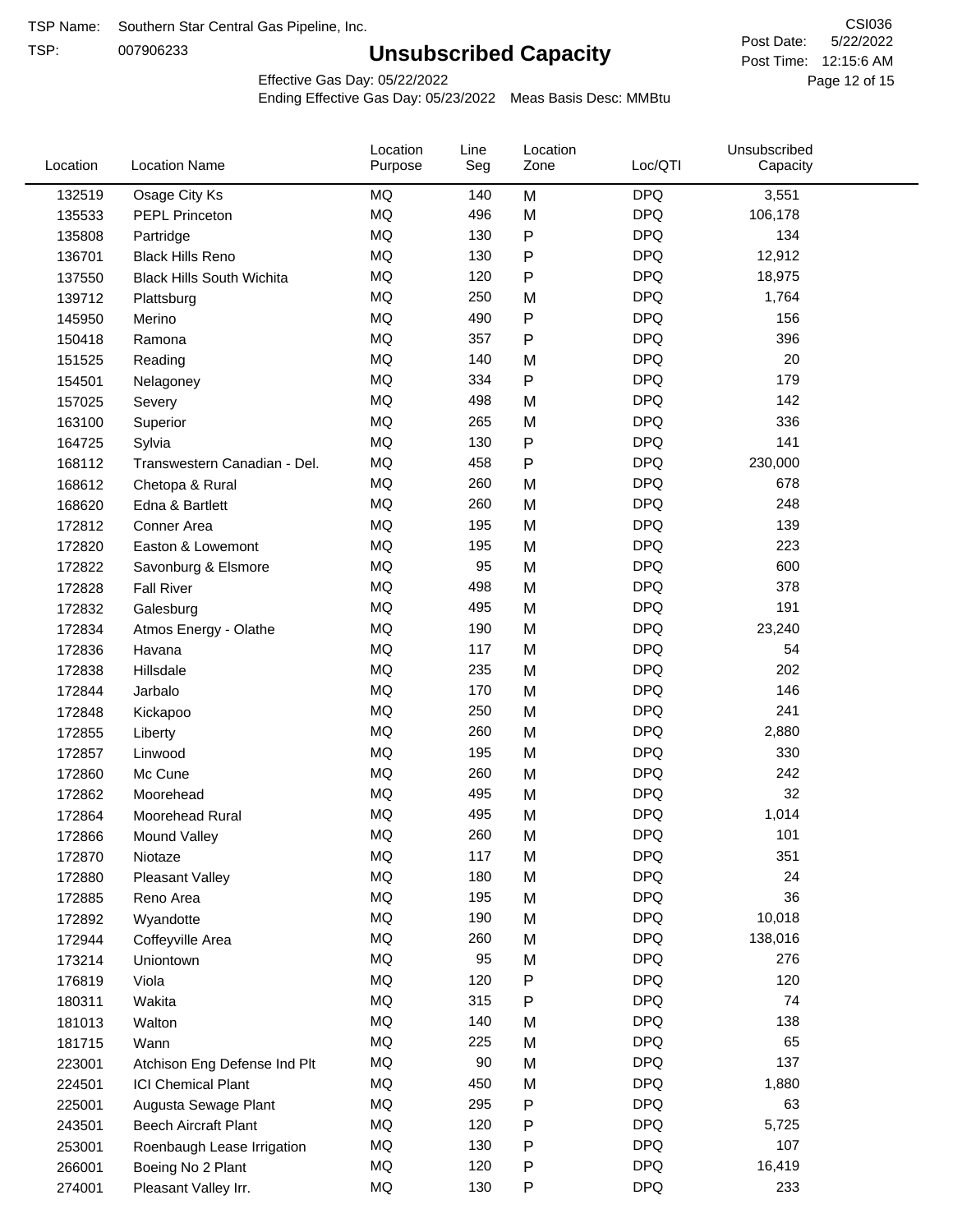TSP:

# **Unsubscribed Capacity**

5/22/2022 Page 13 of 15 Post Time: 12:15:6 AM CSI036 Post Date:

Effective Gas Day: 05/22/2022

| Location | <b>Location Name</b>            | Location<br>Purpose | Line<br>Seg | Location<br>Zone | Loc/QTI    | Unsubscribed<br>Capacity |
|----------|---------------------------------|---------------------|-------------|------------------|------------|--------------------------|
| 285501   | <b>Buildex Haydite Plant</b>    | MQ                  | 250         | M                | <b>DPQ</b> | 8,075                    |
| 290301   | So Ks & Ok Rr Depot Store &     | MQ                  | 177         | M                | <b>DPQ</b> | 2                        |
| 297501   | Cargill Salt                    | MQ                  | 315         | P                | <b>DPQ</b> | 639                      |
| 298001   | Carlson Prodts Mfg Plant        | MQ                  | 120         | P                | <b>DPQ</b> | 185                      |
| 303701   | Central Plain Feedyard          | MQ                  | 315         | P                | <b>DPQ</b> | 151                      |
| 310001   | Church SW Irrigation            | MQ                  | 130         | P                | <b>DPQ</b> | 60                       |
| 329401   | Phillips 66 Ponca City Refinery | MQ                  | 335         | P                | <b>DPQ</b> | 10,000                   |
| 332501   | Lawrence Plt Atmos              | MQ                  | 195         | M                | <b>DPQ</b> | 64,427                   |
| 334101   | Copeland RE Irrigation          | <b>MQ</b>           | 130         | P                | <b>DPQ</b> | 60                       |
| 354001   | Derstein Irrigation             | MQ                  | 130         | P                | <b>DPQ</b> | 60                       |
| 355001   | Detrixhe S Irrigation           | MQ                  | 458         | P                | <b>DPQ</b> | 66                       |
| 363001   | Wilroads Irrigation             | MQ                  | 130         | P                | <b>DPQ</b> | 534                      |
| 378501   | <b>Empire Riverton</b>          | MQ                  | 260         | M                | <b>DPQ</b> | 32,727                   |
| 378502   | <b>Empire Energy Center</b>     | <b>MQ</b>           | 455         | M                | <b>DPQ</b> | 99,068                   |
| 378503   | <b>Empire Stateline South</b>   | MQ                  | 260         | M                | <b>DPQ</b> | 35,000                   |
| 378504   | <b>Empire Stateline North</b>   | MQ                  | 260         | M                | <b>DPQ</b> | 61,589                   |
| 383501   | <b>FMC Chemical Plant</b>       | MQ                  | 195         | M                | <b>DPQ</b> | 4,709                    |
| 385001   | Farley Machine Shop             | MQ                  | 45          | P                | <b>DPQ</b> | 61                       |
| 387001   | PCS Phosphate                   | MQ                  | 260         | M                | <b>DPQ</b> | 1,255                    |
| 388001   | Dodge City Plt Koch Nitrogen    | MQ                  | 130         | P                | <b>DPQ</b> | 53,235                   |
| 411501   | Gaines FD Burkett Lease         | MQ                  | 140         | M                | <b>DPQ</b> | 262                      |
| 428601   | Glacier Mckee-Miller-Thrall-Ma  | <b>MQ</b>           | 140         | M                | <b>DPQ</b> | 126                      |
| 433001   | Goodyear Topeka Tire Plant      | <b>MQ</b>           | 180         | M                | <b>DPQ</b> | 5,724                    |
| 435501   | <b>Gospel Church Building</b>   | MQ                  | 195         | M                | <b>DPQ</b> | $\overline{c}$           |
| 441300   | Kansas Hugoton                  | 7S                  | 130         | P                | SGQ        | 51,555                   |
| 442350   | Sedalia @ Ottawa                | 7S                  | 235         | M                | SGQ        | 904                      |
| 442351   | Little Mo                       | 7S                  | 235         | M                | SGQ        | 0                        |
| 443150   | <b>Straight Blackwell</b>       | 7S                  | 315         | P                | SGQ        | $\mathbf 0$              |
| 443151   | Waynoka Lateral                 | 7S                  | 315         | Ρ                | SGQ        | 102,337                  |
| 443152   | Straight Blackwell @ Beaver     | 7S                  | 315         | P                | SGQ        | 47,725                   |
| 443800   | <b>Edmond Blackwell</b>         | 7S                  | 380         | P                | SGQ        | 284                      |
| 443851   | LS385 Delivery Constraint       | 7S                  | 385         | P                | SGQ        | 134,541                  |
| 444001   | West Edmond                     | 7S                  | 400         | P                | SGQ        | 2,440                    |
| 444003   | South Maysville Delivery        | 7S                  | 400         | P                | SGQ        | 105,412                  |
| 444550   | Saginaw CS Area Deliveries      | 7S                  | 455         | M                | SGQ        | 71,239                   |
| 444580   | Canadian Blackwell              | 7S                  | 458         | P                | SGQ        | 0                        |
| 444581   | Canadian Blackwell @            | 7S                  | 458         | P                | SGQ        | 104,611                  |
| 444582   | Canadian Blackwell @ Mutual     | 7S                  | 458         | Ρ                | SGQ        | 0                        |
| 444901   | <b>Rawlins Hesston Delivery</b> | 7S                  | 490         | P                | SGQ        | 122,424                  |
| 444902   | <b>Riner Delivery</b>           | 7S                  | 490         | Ρ                | SGQ        | 185,693                  |
| 445538   | Montezuma CS                    | MV                  | 130         | P                | <b>MLQ</b> | 53,201                   |
| 445569   | <b>Riner CS</b>                 | MV                  | 490         | P                | <b>MLQ</b> | 0                        |
| 445577   | Levant CS                       | MV                  | 490         | Ρ                | <b>MLQ</b> | 384                      |
| 449003   | Edmond CS w/o OK                | MV                  | 400         | P                | <b>MLQ</b> | 1,763                    |
| 462001   | <b>Heartland Cement Plant</b>   | MQ                  | 495         | M                | <b>DPQ</b> | 1,046                    |
| 465001   | Herzog Cont                     | MQ                  | 250         | M                | <b>DPQ</b> | 3,000                    |
| 495501   | Kanopolis Salt Plt Independent  | MQ                  | 265         | M                | <b>DPQ</b> | 61                       |
| 519501   | Richie/Ripley                   | MQ                  | 120         | P                | <b>DPQ</b> | 448                      |
| 522502   | Lawrence Power Plt              | MQ                  | 180         | M                | <b>DPQ</b> | 138,069                  |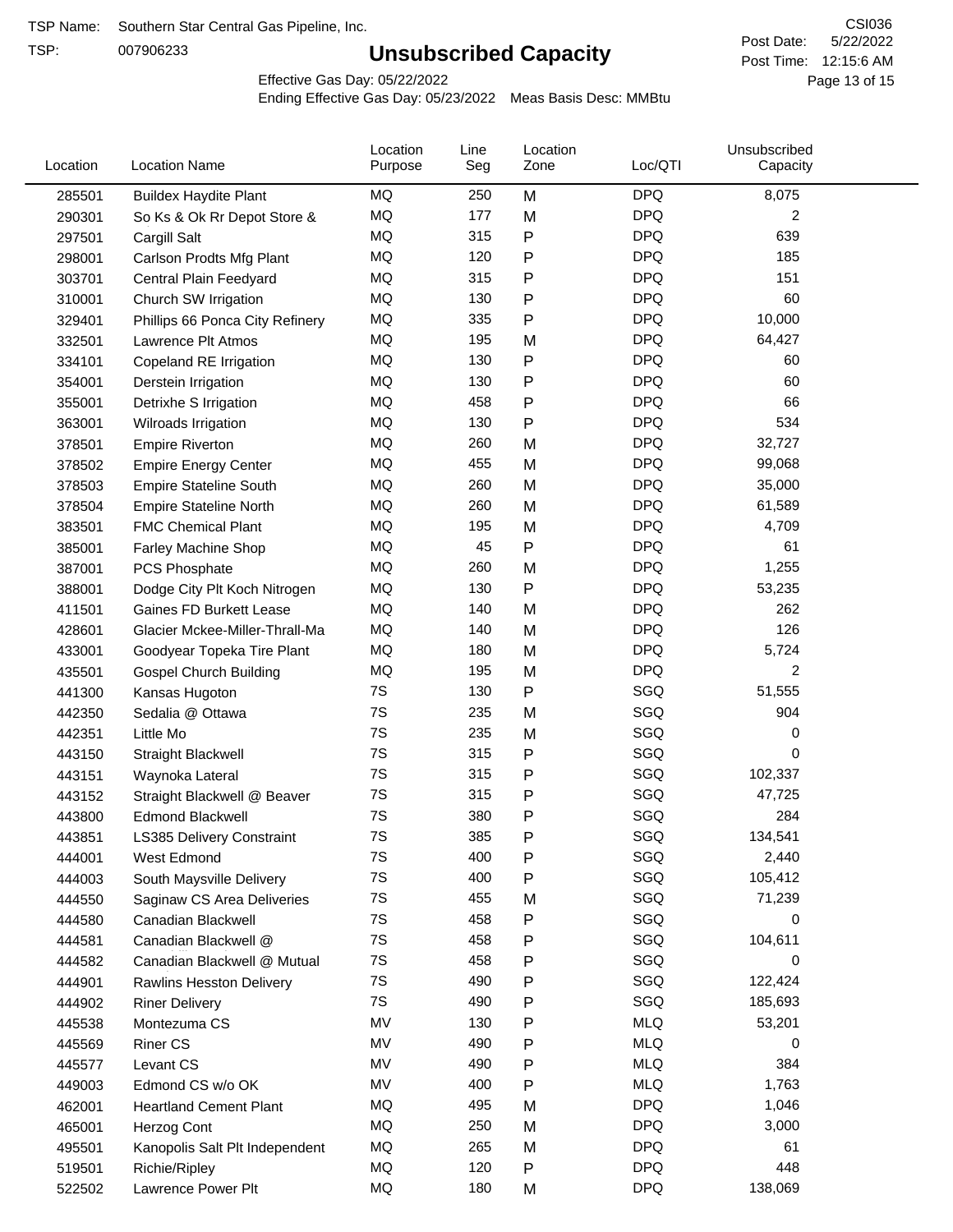TSP:

# **Unsubscribed Capacity**

5/22/2022 Page 14 of 15 Post Time: 12:15:6 AM CSI036 Post Date:

Effective Gas Day: 05/22/2022

| Location | <b>Location Name</b>                     | Location<br>Purpose | Line<br>Seg | Location<br>Zone | Loc/QTI    | Unsubscribed<br>Capacity |  |
|----------|------------------------------------------|---------------------|-------------|------------------|------------|--------------------------|--|
| 526001   | Ks Pen Boiler                            | MQ                  | 195         | M                | <b>DPQ</b> | 805                      |  |
| 526201   | Ks Pen Kitchen                           | MQ                  | 195         | M                | <b>DPQ</b> | 626                      |  |
| 527502   | <b>Black Hills- Lawrence Service</b>     | MQ                  | 195         | M                | <b>DPQ</b> | 46                       |  |
| 527701   | <b>Black Hills- Matfield Green</b>       | <b>MQ</b>           | 140         | M                | <b>DPQ</b> | 61                       |  |
| 527702   | <b>Black Hills- Towanda Service</b>      | MQ                  | 300         | M                | <b>DPQ</b> | 48                       |  |
| 527704   | <b>Black Hills-Wellington</b>            | MQ                  | 333         | P                | <b>DPQ</b> | 48                       |  |
| 527705   | <b>Black Hills- Belle Plaine Service</b> | MQ                  | 333         | Ρ                | <b>DPQ</b> | 84                       |  |
| 527706   | <b>Black Hills- S Wichita</b>            | MQ                  | 120         | P                | <b>DPQ</b> | 5                        |  |
| 541001   | L&S Beckerview, Inc.                     | MQ                  | 90          | M                | <b>DPQ</b> | 137                      |  |
| 544101   | Knight Feedlot                           | MQ                  | 265         | M                | <b>DPQ</b> | 138                      |  |
| 545801   | Jayhawk Chemical Plant                   | MQ                  | 260         | M                | <b>DPQ</b> | 2,313                    |  |
| 560001   | Leavenworth Co Shop Heating              | MQ                  | 195         | M                | <b>DPQ</b> | 10                       |  |
| 571001   | <b>Bunge Milling Grain Dryer</b>         | MQ                  | 90          | M                | <b>DPQ</b> | 2,354                    |  |
| 588701   | Lyons Wtr Pump Station                   | MQ                  | 45          | P                | <b>DPQ</b> | 61                       |  |
| 592501   | <b>MEC Machine Shop</b>                  | MQ                  | 177         | M                | <b>DPQ</b> | 186                      |  |
| 620001   | Langdon Pump Station                     | MQ                  | 130         | Ρ                | <b>DPQ</b> | 1,000                    |  |
| 630204   | Ralph Green Powerplant                   | MQ                  | 235         | M                | <b>DPQ</b> | 19,500                   |  |
| 633001   | Mo State School Higginsville             | MQ                  | 425         | M                | <b>DPQ</b> | 164                      |  |
| 640001   | Monarch Humboldt Cem Plt                 | MQ                  | 495         | M                | <b>DPQ</b> | 8,127                    |  |
| 654101   | Mull Farms Irrigation                    | MQ                  | 130         | P                | <b>DPQ</b> | 186                      |  |
| 707001   | Oxford Alfala Dehy Plant                 | MQ                  | 333         | P                | <b>DPQ</b> | 647                      |  |
| 709501   | <b>ONEOK Hutchinson Frac Plt</b>         | <b>MQ</b>           | 130         | P                | <b>DPQ</b> | 11,186                   |  |
| 719001   | Petrolite Wax Refinery                   | MQ                  | 357         | Ρ                | <b>DPQ</b> | 4,930                    |  |
| 720001   | Woolaroc Lodge Phillips F                | MQ                  | 357         | Ρ                | <b>DPQ</b> | 168                      |  |
| 725001   | Harrisonville Prod Phillips Pp           | MQ                  | 235         | M                | <b>DPQ</b> | 1,414                    |  |
| 725602   | Wichita Pump Sta Phillips Ppl            | MQ                  | 120         | Ρ                | <b>DPQ</b> | 641                      |  |
| 731001   | Pines Int'l Dehy Plant                   | MQ                  | 195         | M                | <b>DPQ</b> | 273                      |  |
| 739001   | Danny D. & Susan J. Post                 | MQ                  | 130         | P                | <b>DPQ</b> | 60                       |  |
| 753501   | Quivira Country Club House               | MQ                  | 190         | M                | <b>DPQ</b> | 121                      |  |
| 753701   | <b>ONEOK Medford</b>                     | MQ                  | 458         | Ρ                | <b>DPQ</b> | 44,700                   |  |
| 813001   | Wineteer School 260                      | MQ                  | 295         | Ρ                | <b>DPQ</b> | 203                      |  |
| 813401   | Grant School 497                         | MQ                  | 195         | M                | <b>DPQ</b> | 45                       |  |
| 815401   | Minneha Grade School 259                 | MQ                  | 120         | Ρ                | <b>DPQ</b> | 185                      |  |
| 846001   | Smith D Irrigation                       | MQ                  | 265         | M                | <b>DPQ</b> | 61                       |  |
| 850001   | Snook M Irrigation                       | MQ                  | 130         | Ρ                | <b>DPQ</b> | 44                       |  |
| 865001   | Southwest Elect Mfg Plant                | MQ                  | 400         | P                | <b>DPQ</b> | 394                      |  |
| 875001   | Stahl Spec Aluminum Alloy                | MQ                  | 235         | M                | <b>DPQ</b> | 4,936                    |  |
| 877001   | St Dept Boys Indust School               | MQ                  | 180         | M                | <b>DPQ</b> | 407                      |  |
| 910001   | <b>Total Ark City Oil Refinery</b>       | MQ                  | 333         | M                | <b>DPQ</b> | 203                      |  |
| 926501   | <b>Urschel DR Irrigation</b>             | MQ                  | 458         | P                | <b>DPQ</b> | 256                      |  |
| 928001   | Mcconnell Air Force Base                 | MQ                  | 295         | Ρ                | <b>DPQ</b> | 7,803                    |  |
| 929201   | Ft. Leavenworth Army Base                | MQ                  | 250         | M                | <b>DPQ</b> | 18,888                   |  |
| 932001   | Leavenworth Penitentiary                 | MQ                  | 250         | M                | <b>DPQ</b> | 3,206                    |  |
| 934201   | Va Admin Center                          | MQ                  | 195         | M                | <b>DPQ</b> | 6,827                    |  |
| 962001   | Sunflower Electric - Judson              | MQ                  | 130         | P                | <b>DPQ</b> | 70,924                   |  |
| 990001   | Yost LM Irrigation                       | MQ                  | 265         | M                | <b>DPQ</b> | 61                       |  |
| 999000   | PMI - Prod to Mkt Interface              | MQ                  | 909         | Ρ                | <b>DPQ</b> | 0                        |  |
| 999000   | PMI - Prod to Mkt Interface              | M <sub>2</sub>      | 909         | M                | <b>RPQ</b> | 0                        |  |
| 999001   | Rawlins-Hesston P/M Interface            | MQ                  | 490         | P                | <b>DPQ</b> | 180,938                  |  |